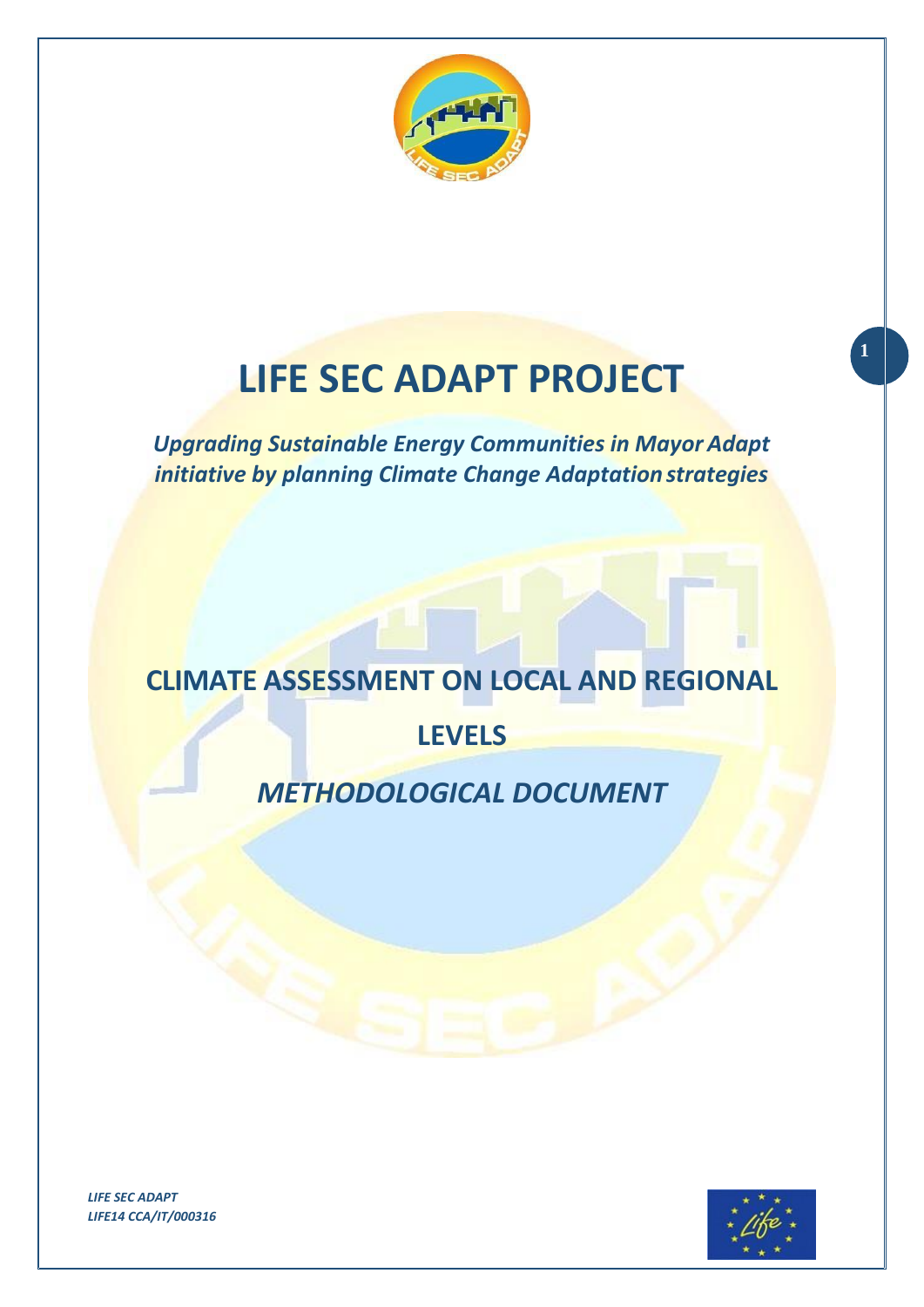

| <b>PROGRAMME</b>     | LIFE 2014 - 2020 - Climate Change Adaptation         |  |  |
|----------------------|------------------------------------------------------|--|--|
| <b>PROJECT</b>       | <b>LIFE SEC ADAPT</b>                                |  |  |
| <b>ACRONYM</b>       |                                                      |  |  |
| <b>PROJECT CODE</b>  | LIFE14/CCA/IT/00036                                  |  |  |
| <b>TITLE</b>         | Handbook on quality control procedures and standards |  |  |
| <b>NUMBER OF THE</b> | 1.5                                                  |  |  |
| <b>DELIVERABLE</b>   |                                                      |  |  |
| <b>ACTION/TASK</b>   | A.1                                                  |  |  |
| <b>RELATED</b>       |                                                      |  |  |
| <b>DATE OF</b>       | 30/07/2016                                           |  |  |
| <b>DELIVERY</b>      |                                                      |  |  |
| <b>VERSION</b>       | Final                                                |  |  |
| <b>STATUS</b>        | Approved                                             |  |  |
| <b>AUTHOR(S)</b>     | IDA - Istrian Development Agency                     |  |  |
|                      | SVIM - Sviluppo Marche SpA (with the contribution of |  |  |
|                      | E. Piervitali, F. Desiato, G. Fioravanti - ISPRA)    |  |  |
|                      |                                                      |  |  |



**2**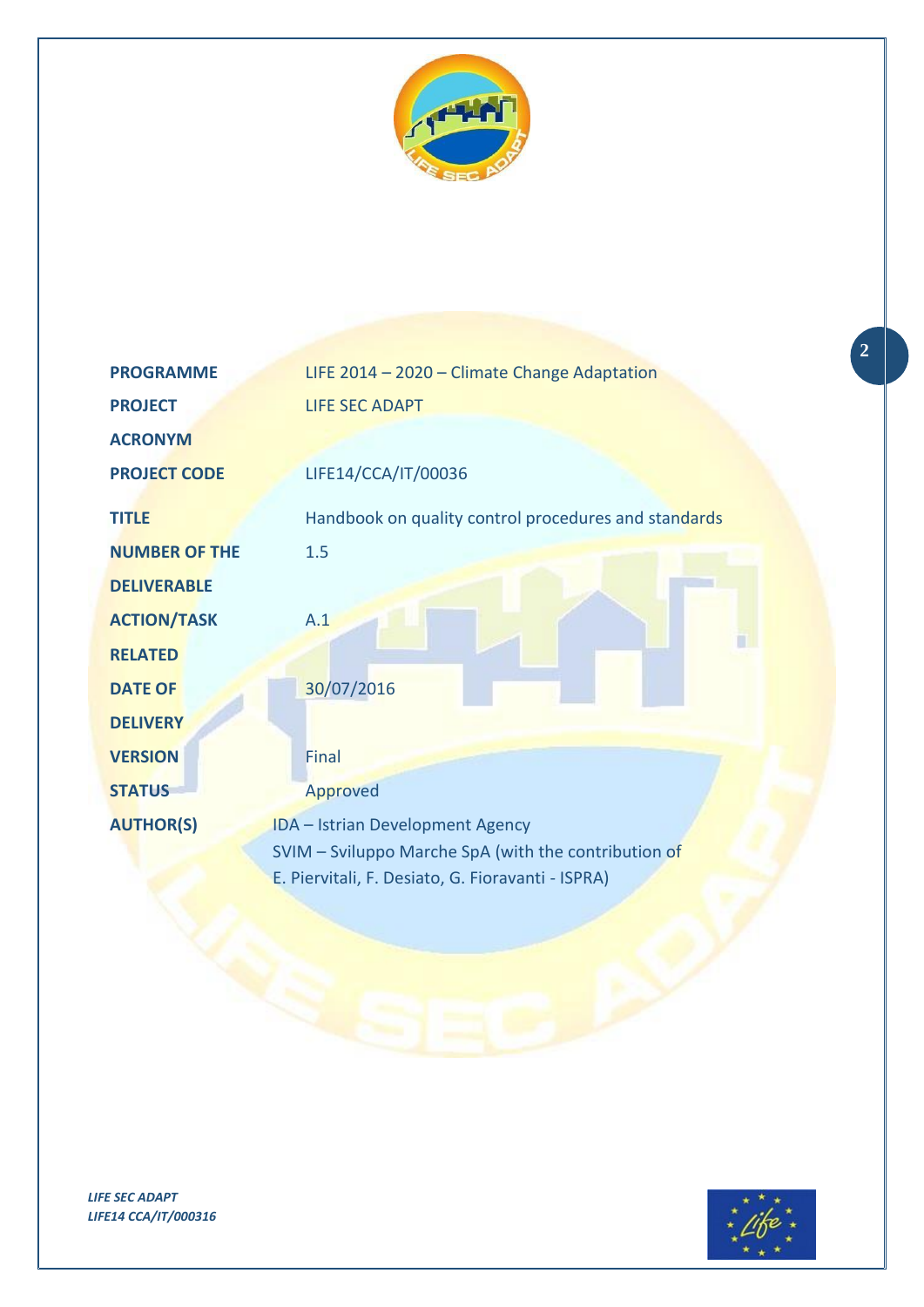

### **TABLE OF CONTENTS**



 $\left| \frac{3}{2} \right|$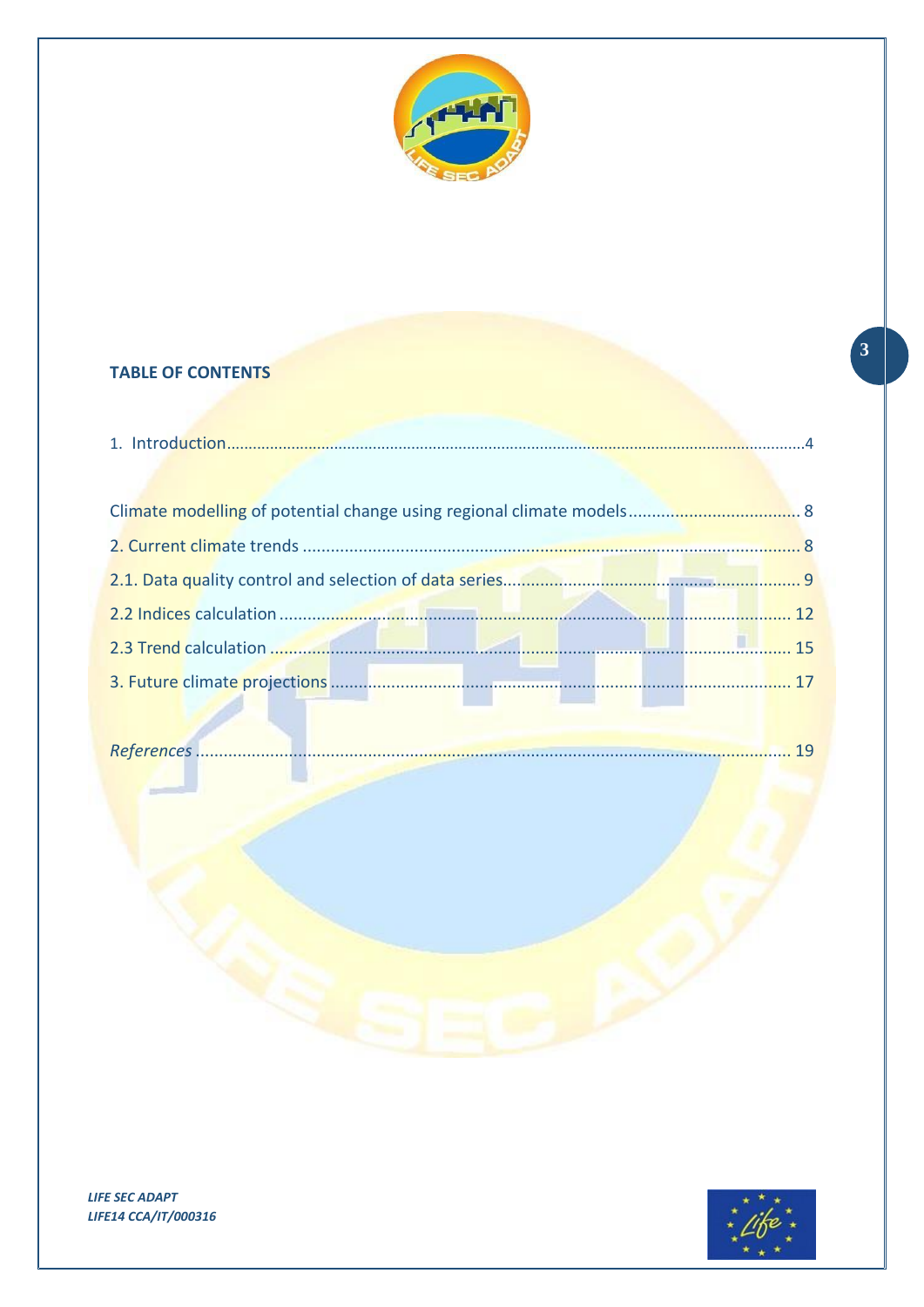

#### <span id="page-3-0"></span>**1. Introduction**

Climate change/variation has occurred in the past, present in the present time, and also foreseen in the future, with a very high intensity of change expected in the very near future – by the end of the 21<sup>st</sup> century. This brings the risks of undesired change, which makes it necessary to timely identify sensitive areas and sectors of human activities. Coastal karst regions are particularly sensitive to **4** potential change, such as both, the Istrian peninsula and the Marche region, where because of the open character of karst aquifers potential impacts have stronger dynamics. The modern world is facing many challenges. One of the biggest challenges is endangering balance of global planetary ecosystem by increasing emissions of greenhouse gases and consequently, global warming and climate change. At the international scientific level a consensus was reached on the existence of global warming and climate change. The effects of climate changes and global warming are already being felt in the form of more frequent occurrence of extreme weather conditions in many parts of the world. Findings of the Fifth Report of the Intergovernmental Panel on Climate Change – IPCC show that climate change is in its progress and that it is necessary to take significant measures in order to mitigate effects and scope of these changes, both in terms of reducing greenhouse gas emissions, as well as in terms of adaptation to climate changes. According to the estimates made in the context of the Fifth Report of the IPCC, the expected increase in global air temperature by the end of the 21st century (2081.-2100.) in relation to the period from 1986. to 2005. year is 0.3 to 1.7 ° C for the optimistic scenario RCP2.64 (421 ppm CO2 and 475 ppm greenhouse gas), or 2.6 to 4.8 ° C for the pessimistic scenario RCP8.5 (936 ppm CO2 and 1,313 ppm greenhouse gases). Expected sea level rise / ocean is 26-82 cm to the period 2081.-2100 year, depending on the observed scenario. Also in the Fifth report it is argued, with high confidence (over 95%) that the man affected the climate and increasing global temperature since 1950. To address this, the Life SEC Adapt project is implemented in a significant number of locations in the Istria region (6 locations) in Croatia and the Marche region (12 locations) in Italy. The planned pilot areas in Istria are the towns of Buzet, Labin, Pazin, Poreč, Pula and Rovinj with Italian Municipalities Ancona, Pesaro, Urbino, Senigallia, Jesi, Fabriano, Macerata, Fermo, Ascoli Piceno, Offida, San Paolo di Jesi, and Santa Maria Nuova.

Even though there are considerable differences in assessment whether the above-mentioned imminent climate change can be attributed to global climate change or only to climate variation, the

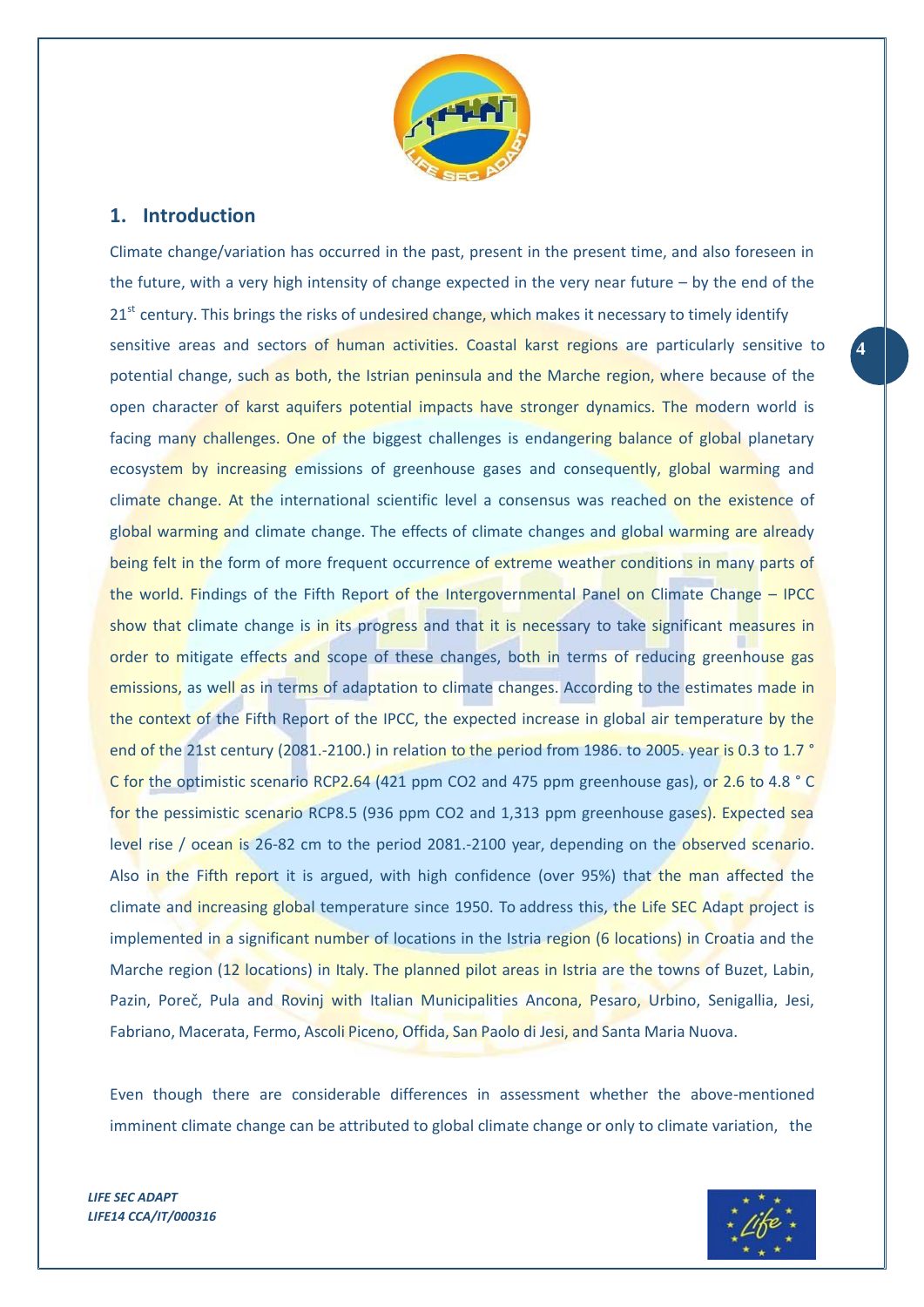

projections done so far and manifestations of such potential change suggest that when managing water and other resources it is necessary to take account of potential continuation and even increase of negative trends of climate change regardless of whether this is irreversible change or common climate variation. Contemporary approaches to managing water and other resources require the preparation of different scenarios of potential long-term change in order to timely identify the risks and prepare and optimize protective management measures. In April 2013, the European Commission adopted the EU Strategy on adaptation to climate change to encourage the Member States, particularly those that still don't have national strategies, prepare their national strategies and update these in the future. A CLIMATE-ADAPT platform has been established, providing access to databases and exchange of data and information about expected climate change in Europe, as well as about strategies and possible adaptation options to potential change [\(http://climate](http://climate-adapt.eea.europa.eu/)[adapt.eea.europa.eu/\)](http://climate-adapt.eea.europa.eu/).

Different scenarios for assessment of climate change impacts exist, so the methods of slowing down the undesired processes as well as of adapting to such change are considered.

Based on a Decision of Croatian Parliament on Ratification (OG 55/1996), Croatia has assumed obligations of the 1996 United Nations Framework Convention on Climate Change (UNFCCC) and prepared the First National Communication of the Republic of Croatia to the UNFCCC (Ministry of Environmental Protection and Physical Planning, 2001). The Sixth National Communication of the Republic of Croatia to the UNFCCC (Croatian Meteorological and Hydrological Service, 2013) is currently relevant, and in mid-May 2016 the Ministry of Environmental and Nature Protection is starting implementation of the project "Building the capacities of the Ministry of Environmental and Nature Protection for climate change adaptation and preparation of the Draft Climate Change Adaptation Strategy", which is expected to be completed in late 2017. A special attention is given to the water and energy sectors, agriculture, forestry, fisheries and protection of biodiversity, and the associated health, tourism and economy sectors as the sectors with risks of potentially heaviest consequences of undesired climate change.

Concerning Italian context, on June 16 2015 the Ministry of the Environment formally approved the National Strategy on Adaptation to Climate Change [\(http://www.minambiente.it/sites/default/files/archivio/allegati/clima/strategia\\_adattamentoCC.pdf\)](http://www.minambiente.it/sites/default/files/archivio/allegati/clima/strategia_adattamentoCC.pdf)



*LIFE SEC ADAPT LIFE14 CCA/IT/000316*

.

**5**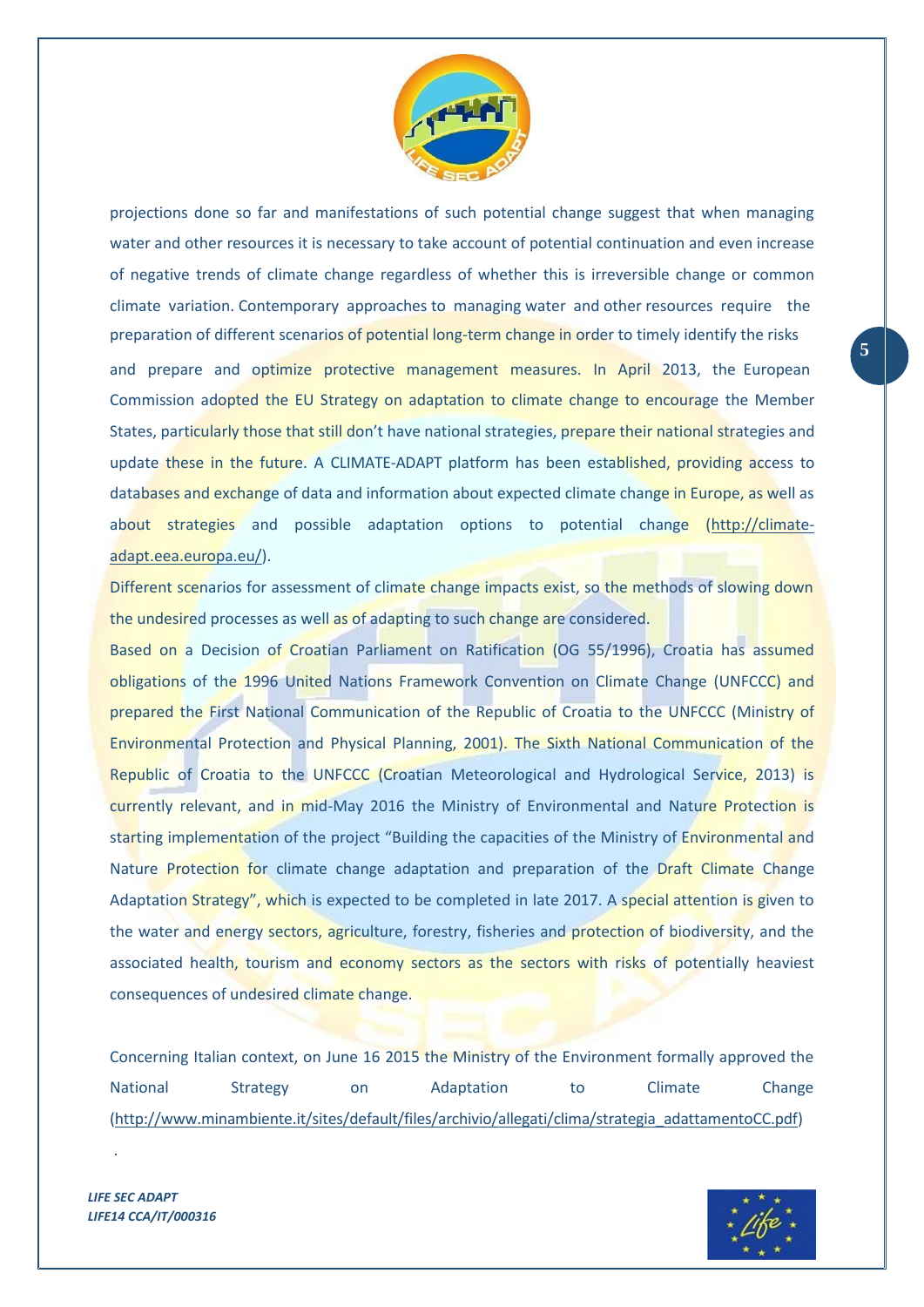

The strategy responds to the broader goals set out in the adaptation strategy package adopted by the European Commission in April 2013, with the aim of making Europe better prepared to withstand existing and future climate impacts.

The Italian strategy sets out principles and measures with the aim of:

- **Parisf reducing risks that arise from climate change;**
- **P** protecting public health;
- **Paraget Preserving natural heritage;**
- **2** maintaining and strengthening the resilience and adaptation capacity of natural, economic and social systems;
- **I** taking advantage of potential benefits that new climatic conditions may create.

It also describes the impacts of climate change on nature, economy and society and indicates sectors as priority following the results of the impacts and vulnerabilities assessment:

- $\boxed{2}$  water resources and areas prone to desertification risk;
- **a** soil erosion and coastal zone flooding;
- **n** loss of biodiversity;
- **n** modification of marine and mountain ecosystems;
- **a** loss of snow and glaciers covered areas;
- **negative impacts on health and wellness;**
- **increase of hydrogeological risk;**
- $\mathbb D$  Po river basin and the river district of Central Appennines where are situated the main water reservoirs.

Furthermore the Italian strategy gives, for all sectors considered, a set of actions, classified in soft, green , grey, medium-long term and intersectoral in order to mitigate impacts of climate change.

On the regional spatial-temporal scale, in addition to general trends of change of characteristic indicators of climate and the related hydrological conditions, the status of resources (water, soil, plants and animals) is under a strong impact of local human pressures associated with different technical solutions and different forms of water use at present and in particular in the future. This particularly refers to projects which modify the boundary conditions of run-off and to projects associated with water use, primarily for irrigation and water supply. Even though irrigation in terms of existence of large organized irrigation systems is for the time being relatively poorly present in Istria,

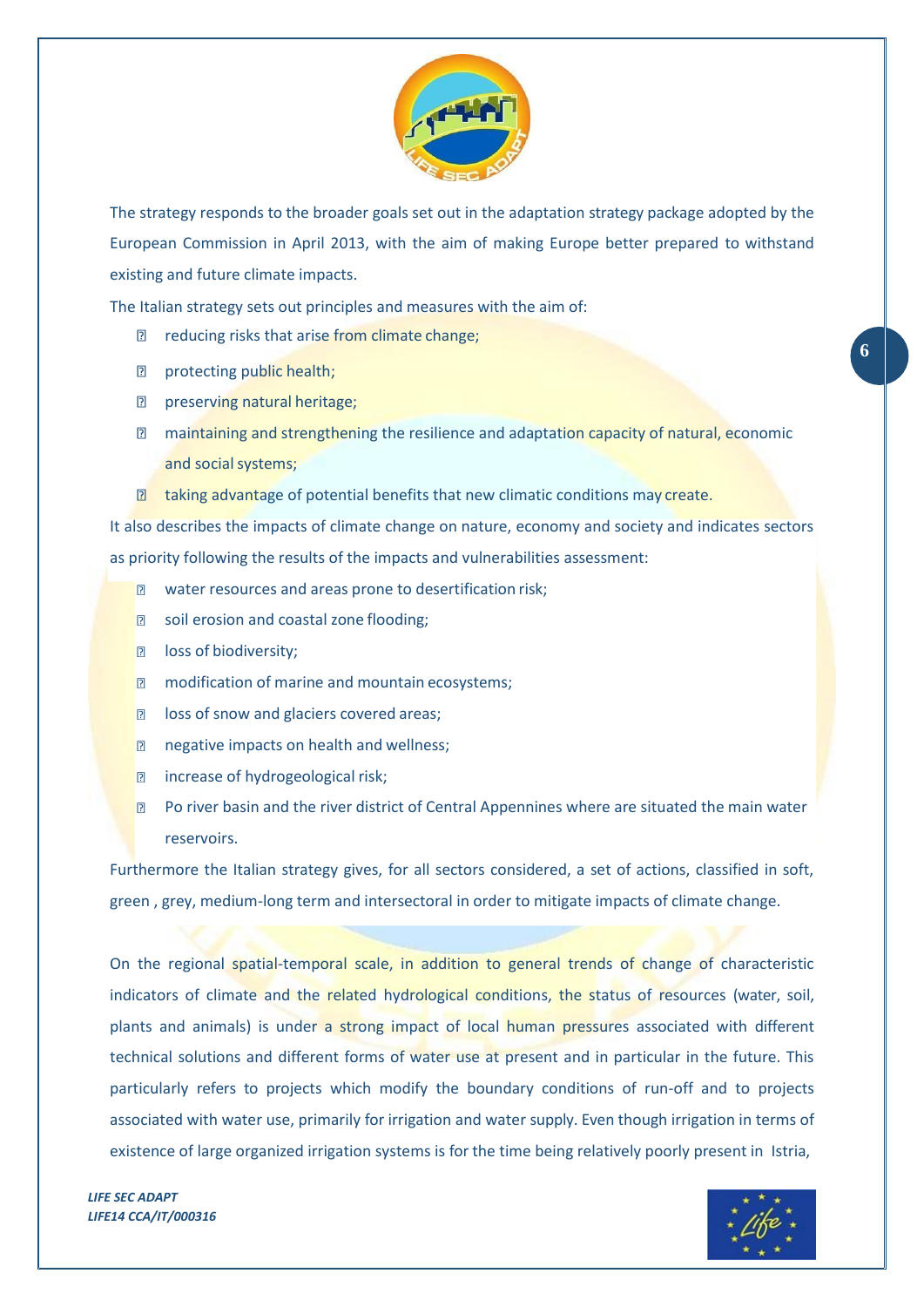

the growth of individual intakes of water for irrigation from coastal aquifers, particularly on Istria's western and southern coast, indicates possible more serious problems in the future with deeper intrusion of seawater into the coastal karst aquifers due to their abstraction. On the other hand, it is precisely because of the expected climate change that the Mediterranean has been identified as the region where the development of irrigation is essential. The same problems are also present in Marche region (with reference to coastal alluvial aquifer).

For that reason, there is a real concern that the negative processes of seawater intruding into the coastal aquifers could expand and intensify even more in the future, in particular if the planned irrigation development plan adopted by Istrian County comes true, with annual water demand in phase I expressed as 10-15 million m3, and as much as 52 million m3 in phase II [\(https://www.istra](https://www.istra-istria.hr/uploads/media/Sazetak_novelacije.pdf)[istria.hr/uploads/media/Sazetak\\_novelacije.pdf\)](https://www.istra-istria.hr/uploads/media/Sazetak_novelacije.pdf), which is several times than app. 20 million m3 of water currently used for water supply.

Under expected conditions of climate change, a compromise will have to be reached between increasing demand for irrigation water, without which adequate agricultural production to satisfy the need for food won't be possible, and the need to protect water resources and the associated aquatic ecosystems from excessive exploitation of water for irrigation needs.



**7**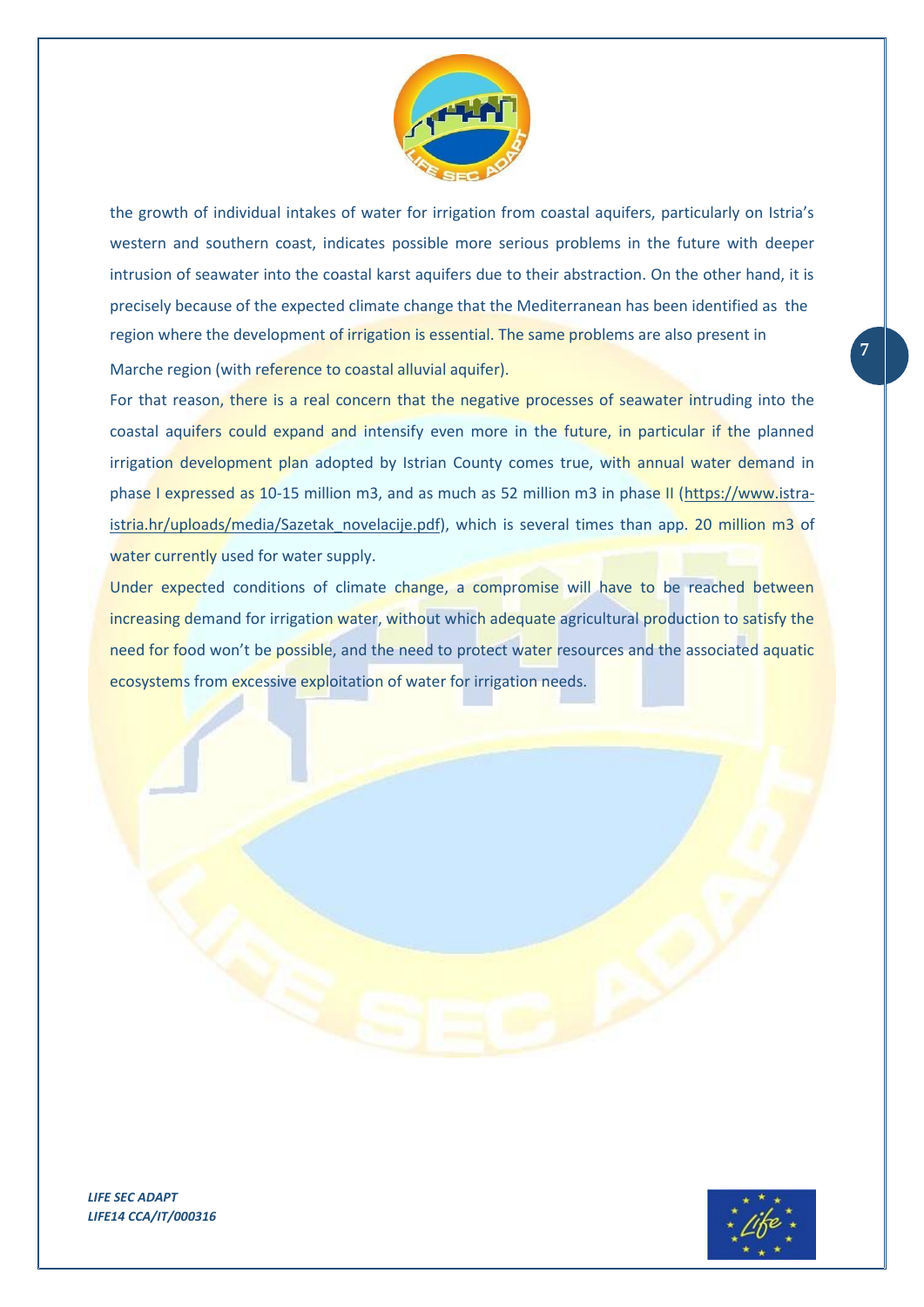

#### **Climate modelling of potential change using regional climate models**

#### <span id="page-7-1"></span><span id="page-7-0"></span>**2. Current climate trends**

As outlined by the Fifth IPCC Assessment Report (Hartmann et al., 2013), climate change impacts are already evident in many geographical areas of the world, and the Mediterranean region is considered a hot spot of climate change (Diffenbaugh et al., 2007;Giorgi, 2006). **8**

These impacts influence many important socio-economic and production sectors as energy, transports, agriculture and tourism, as well as natural environment resources, including mountainous areas and forests, ecosystems and biodiversity, water resources, coastal areas and marine environment. And, last but not least, the health of the population.

The implementation and evaluation of the potential adaptation strategies depends on the accurate knowledge of the climate characteristics, their variations and the impacts related to specific features and vulnerabilities of the territory. In addition, it is fundamental that the most important elements of knowledge, along with the awareness of the uncertainties of the impact estimates, are continuously updated and clearly communicated to stakeholders.

The primary source of information about the climate and its variations on a specific geographical area is represented by the reconstruction of recent past climate (typically, the last decades) and the recognition and estimate of climate trends of both mean and extreme values. Current climate tendencies may be eventually responsible of impact signals on the territory, already recognizable or estimated in rapid evolution.

This information is provided by the analysis of time series of meteorological observations representative of the locations under investigation, and by the application of statistical models for trend recognition and estimation. Instrumental climate time series are also necessary for the assessment of climate models' skills and consequently for tuning the adaptation strategies.

The capabilities of medium and long term climate projections are based on dynamical climate models. Atmosphere-Ocean General Circulation Models (AOGCMs), based on well established physical laws, reproduce the average characteristics of past and recent climate, at the horizontal resolution of 250-600 km (Olsson et al., 2013) and are the best tool to assess future climate evolution. However, at the regional scale, climate is strongly influenced by local factors (as the regional topography) that are coarsely represented by AOGCMs; moreover, the AOGCM simulations do not include several physical processes, occurring at a finer scale than model resolution (Ehret et

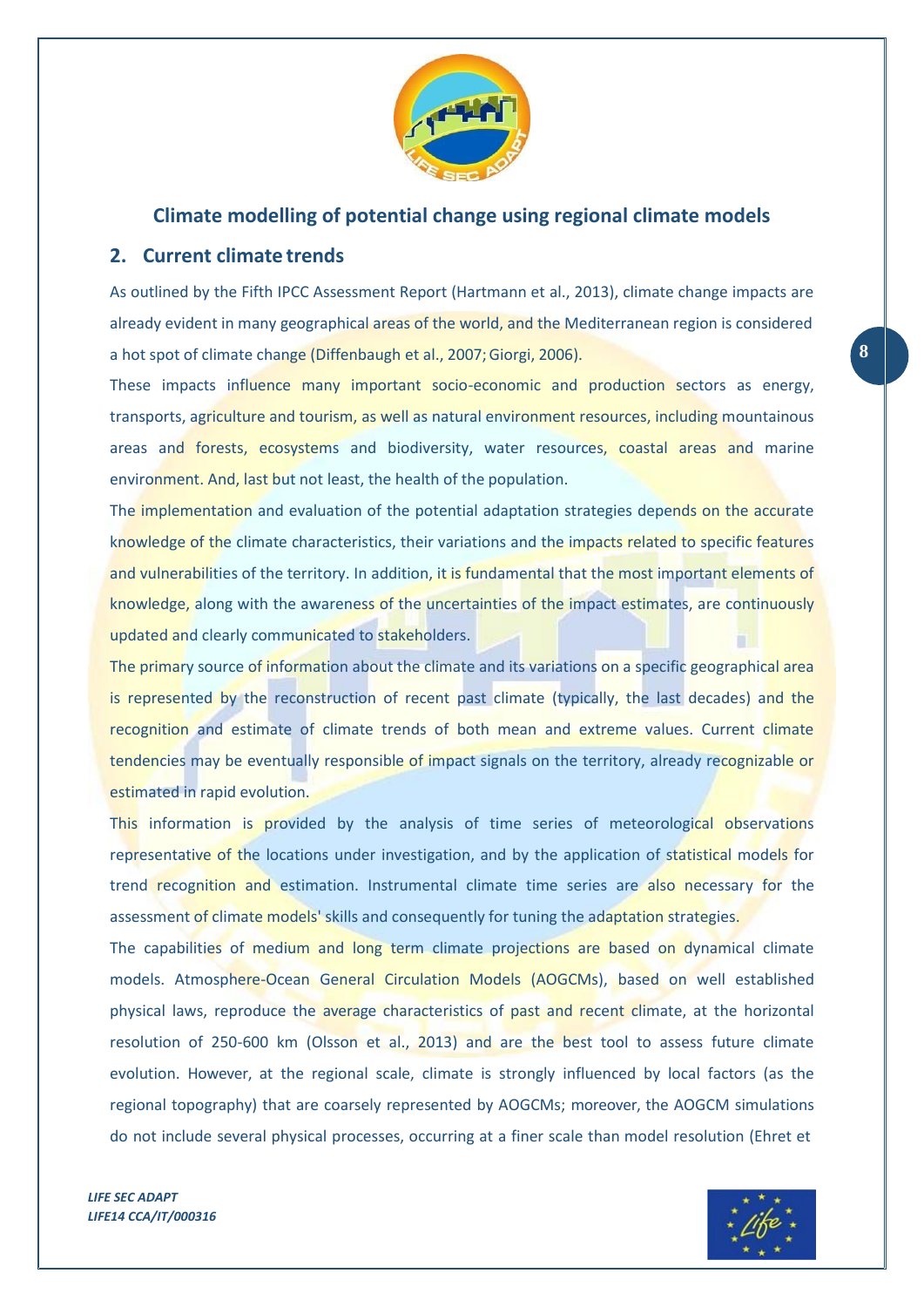

al., 2012). Regional Climate Models (RCMs) give more reliable simulations at the regional and local scale, due to their higher resolution (10-50 Km) and a more complete representation of physical processes. They are nested into a global model, which provides the forcing at the boundaries, and produce climatic projections over the domain of interest.

### <span id="page-8-0"></span>**2.1 Data quality control and selection of dataseries**

The recognition and estimate of the trends of climate variables are carried out through the statistical elaboration of time series originating from meteorological monitoring stations. The series must be as long as possible (at least 50-60 years), quality checked, complete and continuous in time.

Careful analysis of data quality is an essential activity before undertaking any long-term climate change analysis. Data values can be erroneous for a variety of reasons (i.e. values may be repeated for a period of days, duplicated for months or years, inconsistent with other elements, physically impossible or climatologically implausible).

As recommended by WMO (2011), data quality controls should be performed in semiautomatic fashion. When validating a large quantities of data it is essential to elaborate automatic control procedures, which examine all the available data and list those that fail predefined tests. However, a manual review of the automated outputs is needed, in order to validate potential errors and determine any corrections that should be applied.

A comprehensive set of quality assurance (QA) procedures was implemented in Global Historical Climatology Network (GHNC)-daily QA system (Durre et al, 2010). It includes fully automatic checks for several types of data errors, grouped into five general categories: i) basic integrity checks, which identify cases of data duplication as well as physically implausible values; ii) outliers checks, which identify excessive gaps in the distributions of data values as well as observations that deviate excessively from station-specific climatological parameters; iii) internal and temporal consistency checks, which respectively test for violations of logical or physical relationships between two or more elements and identify values that deviate significantly from "adjacent" observations in time; iv) spatial consistency checks, which identify values that deviate significantly from "adjacent" observations in space; v) megaconsistency checks, which verify the integrity of all remaining unflagged observations.

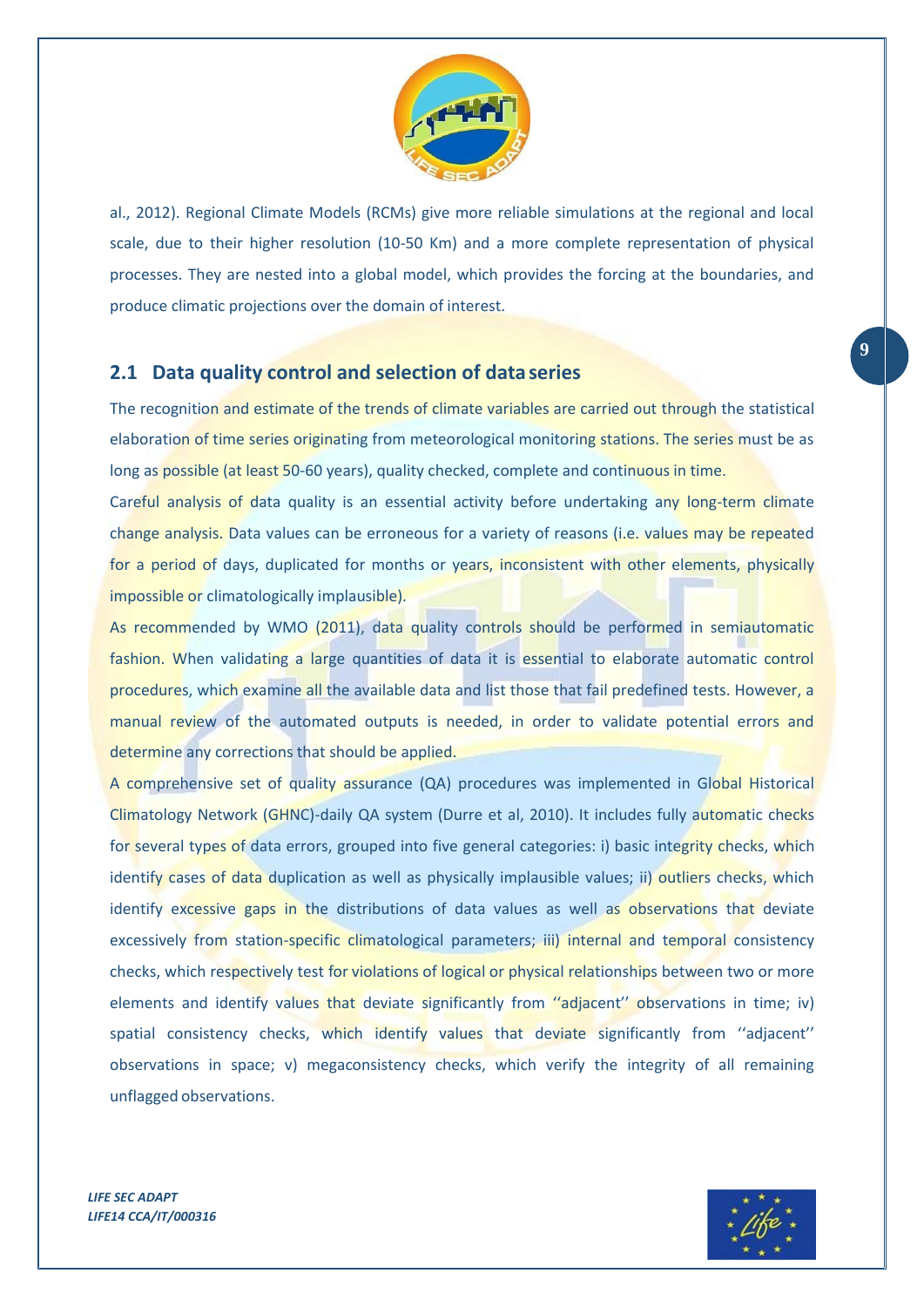

A subset of these controls was developed in ISPRA and applied to the Italian dataset of daily temperature and precipitation series (Fioravanti et al., 2016 available on ISPRA web-site). This implementation required to fix new test thresholds, adjusted on Italian climate features. The whole quality control process consists of a sequence of several automated controls, which identify and flag erroneous values, setting them to missing values. A manual review of the automated outputs was also performed for some kinds of tests (i.e. spatial controls).

With reference to completeness and continuity of temporal series, WMO (2011) points out that missing values are much more critical for some climatic elements than for others. Total monthly precipitation amounts may be strongly compromised by a few days of missing data, while monthly averaged temperature may be less influenced. Strict completeness criteria are needed to calculate extreme temperature and precipitation indices, because some analyses are critically dependent on the completeness of the data (Klein Tank et al., 2009).

The following criteria are required to calculate extreme indices: 1) at most 3 missing days in a month and 2) no more than 15 missing days in a year, having all monthly values available (Vincent et al., 2005; Donat et al., 2014).

The last stage of the series selection process consists in checking the serial completeness and continuity of time series (over the entire analysis period). A frequently used criterion consists in selecting only time series at least 75-80% complete (Alexander et al., 2006; Klein Tank and Können, 2003; Toreti and Desiato, 2008a), with a maximum of four consecutive missing values (Desiato et al., 2102; Fioravanti et al., 2015).

In order to get reliable trends estimates, it is also necessary to leak from the series eventual nonclimatic signals, like those due to station relocation or change of meteorological instrumentation. At this purpose, station metadata provide researchers relevant information for the detection of artificial discontinuities (breakpoints) and their causes (Peterson et al., 1998). However, when no or very limited metadata accompany data records, homogeneity assessment relies only on statistical techniques. Data series undergo a number of suitable homogeneity statistical procedures and are homogenised whenever one or more break points are found (e.g. Kuglitsch et al., 2009; Aguilar et al., 2003). Generally, absolute tests, which checks the *self-consistency* of each candidate series, are considered less effective than relative tests, which checks the homogeneity of any candidate time series against a corresponding reference series, highly correlated with the candidate series (e.g. Peterson et al. 1998, Venema et al. 2012).

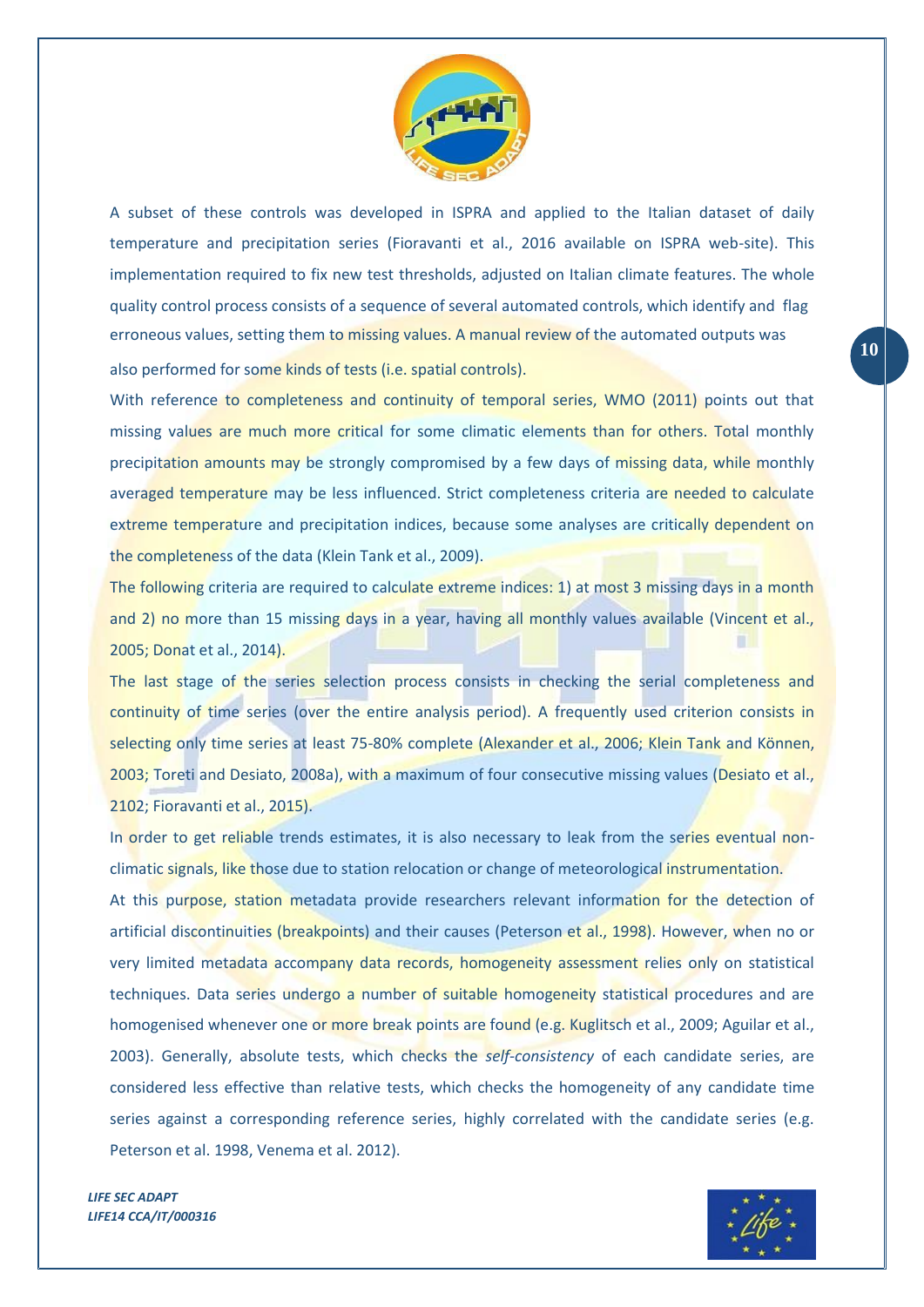

The most common approach for creating a reference series is to calculate a weighted average of data from neighboring stations, for each candidate series. Following to the guidance of Peterson and Easterling (1994) the most adequate neighboring series are selected according to their correlation with the candidate series, where correlation coefficients are calculated between the first-differenced time series (FD<sub>i</sub> =  $T_{i+1} - T_{i}$ , for year *i*). When the reference series is constructed, squared correlation coefficients (positive) are used as weighting factors (see also Desiato et al., 2012).

Most of papers concerns the homogenization of temperature time series, since they are characterized by a lower variability compared to precipitation ones and are more sensitive to inhomogeneities. To detect multiple change-points (shifts) that could affect data series, several authors used the two phase regression test, implemented in the RHtest software package [\(http://etccdi.pacificclimate.org/software.shtml\)](http://etccdi.pacificclimate.org/software.shtml). It is based on the penalised maximal t-test (Wang et al. 2007) and the penalised maximal F-test (Wang 2008a), which are embedded in a recursive testing algorithm (Wang 2008b). Figure 1 illustrates an example of breakpoint detection in the annual average temperature series of the station of Ciampino (candidate series), using the RHtest. Three possible inhomogenities were identified in 1965, 1972 and 1977.





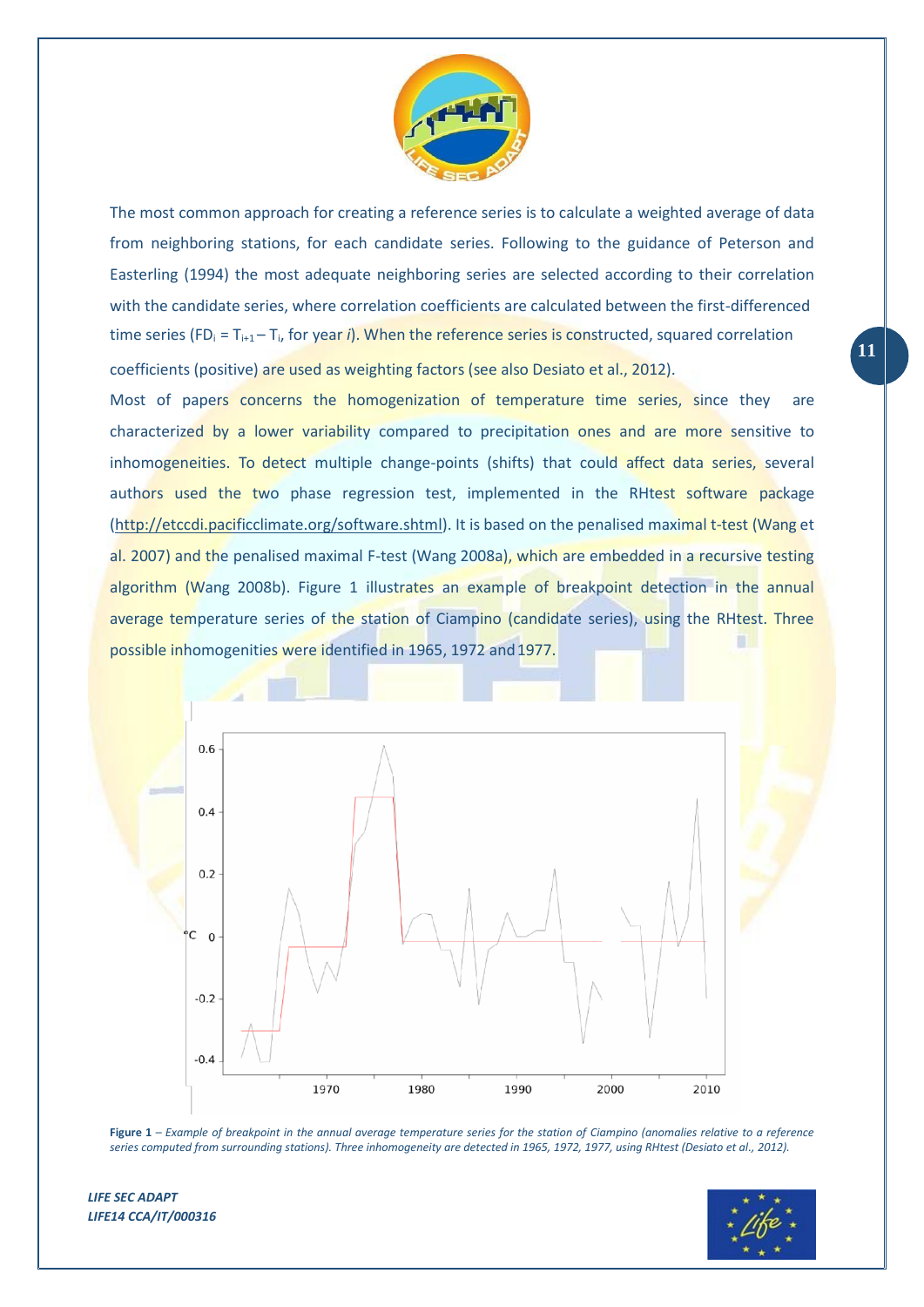

Regarding to daily resolution time series, detecting inhomogeneities and adjusting climatologicaldata sets is a difficult issue; generally it requires a dense network of stations for the definition of highly correlated reference series (Della Marta and Wanner 2006; Kuglitsch et al. 2009; Toreti et al. 2010). In the WMO guidelines on the analysis of extremes (KleinTank et al., 2009) the suggestion is to remove time series with indications of artificial changes from the extremes analysis altogether and use only homogeneous series, if the available number of records and the station density allow it. In a previous analysis of recent changes of temperature extremes over Italy (Fioravanti et al., 2015) a breakpoint detection procedure was undertaken, in order to discard the inhomogeneous series and select only the homogeneous ones. The homogeneity testing was carried out at the annual level, with the objective of identifying the potential major problems. This approach does not secure the results from all kinds of discontinuities; nonetheless, running the homogeneity assessment at the annual level prevent from accepting records whose annual series show gross discontinuities which may affect the respective daily series.

Each annual maximum and minimum temperature time series was tested using the penalized t-Test (RHtestV3) and homogeneous series were identified, according to the following procedure. Series with statistically significant breakpoints were immediately excluded from the analysis. On the contrary, series with non-significant breakpoints were re-processed according to the iterative procedure described by Wang and Feng (2010). That is, at each step the smallest non-significant breakpoint was ignored and the remaining breakpoints were re-assessed. If this new assessment generated statistically significant breakpoints the iterative process was terminated and the series discarded. If non-significant breakpoints were still detected, the procedure was newly repeated according to the above-said scheme, with a maximum number of three iterations.

As a general result of the homogeneity assessment procedure, it is likely that some minor breakpoints remained undetected in the daily series. However, such inhomogeneities should be sufficiently small to hardly affect the results in terms of trends and variability.

#### <span id="page-11-0"></span>**2.2 Indices calculation**

The assessment of climate change impacts requires updated estimates of the tendencies of both the mean and the extreme values of temperature and precipitation.



**12**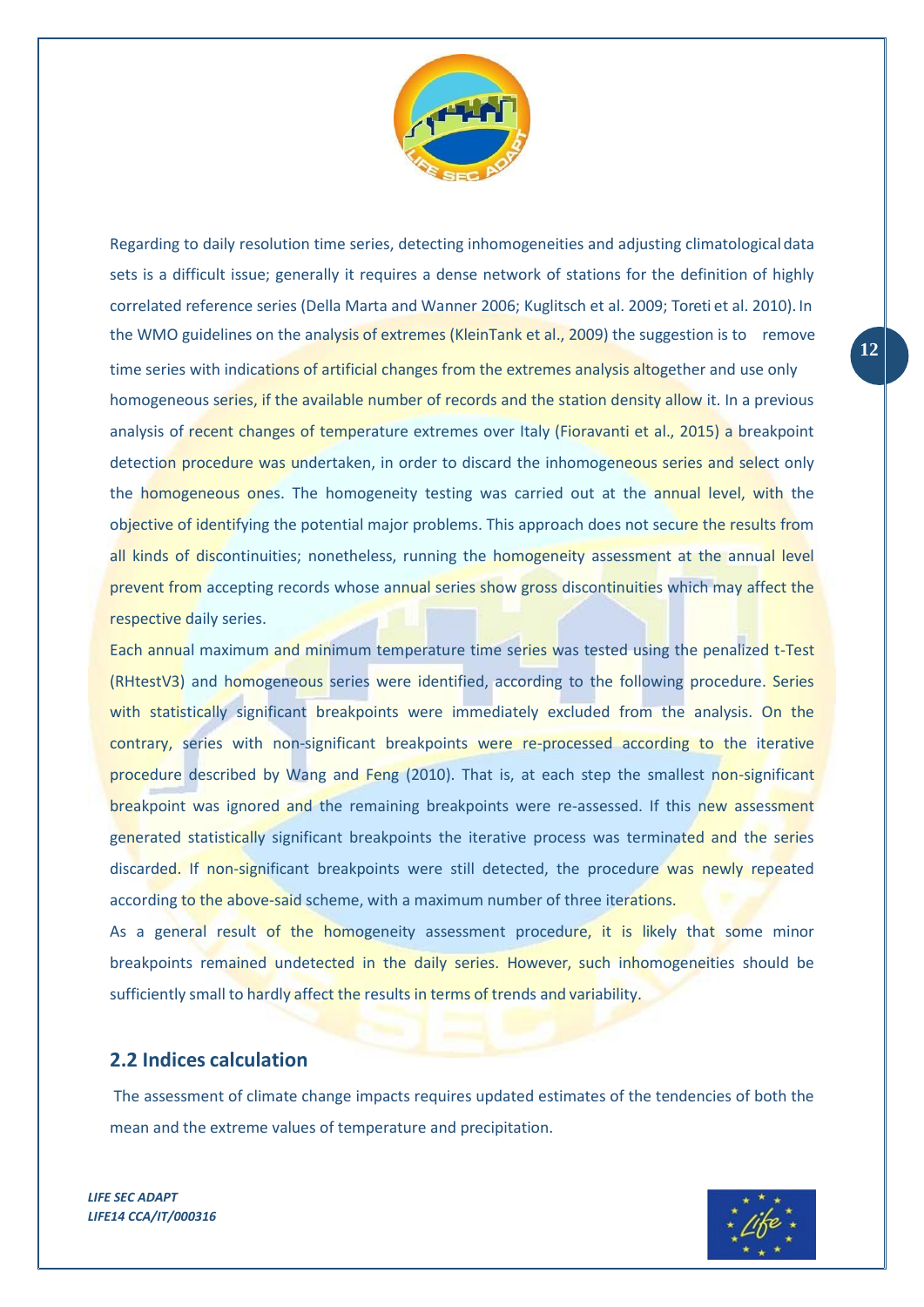

In order to describe the variability of climate extremes, the ETCCDI core set of indices [\(http://etccdi.pacificclimate.org/list\\_27\\_indices.shtml\)](http://etccdi.pacificclimate.org/list_27_indices.shtml), defined by the Commission for Climatology/Climate Variability and Predictability (CCl/CLIVAR) Working Group on Climate Change Detection (Peterson et al., 2001) was used in several studies (Alexander et al., 2006; Toreti and Desiato, 2008b; Donat et al., 2013).

With the objective of studying recent variations in frequency and intensity of temperature and precipitation extremes over Italy, a subset of ETCCDI indices was selected and analysed in previous researches (Desiato et al., 2013; Fioravanti et al., 2015). They are reported in tables 1 and 2, respectively for temperature and precipitation. With reference to temperature, an additional index is included in table 1, the "hot days" number (SU30), significant for Mediterranean climate. It was selected from the ET SCI core set of 34 indices, relevant for health, water and agriculture sectors, defined by the WMO Commission for Climatology (CCl) Expert Team on Sector-specific Climate Indices (ET SCI,). *<http://www.wmo.int/pages/prog/wcp/ccl/opace/opace4/ET-SCI-4-1.php>*

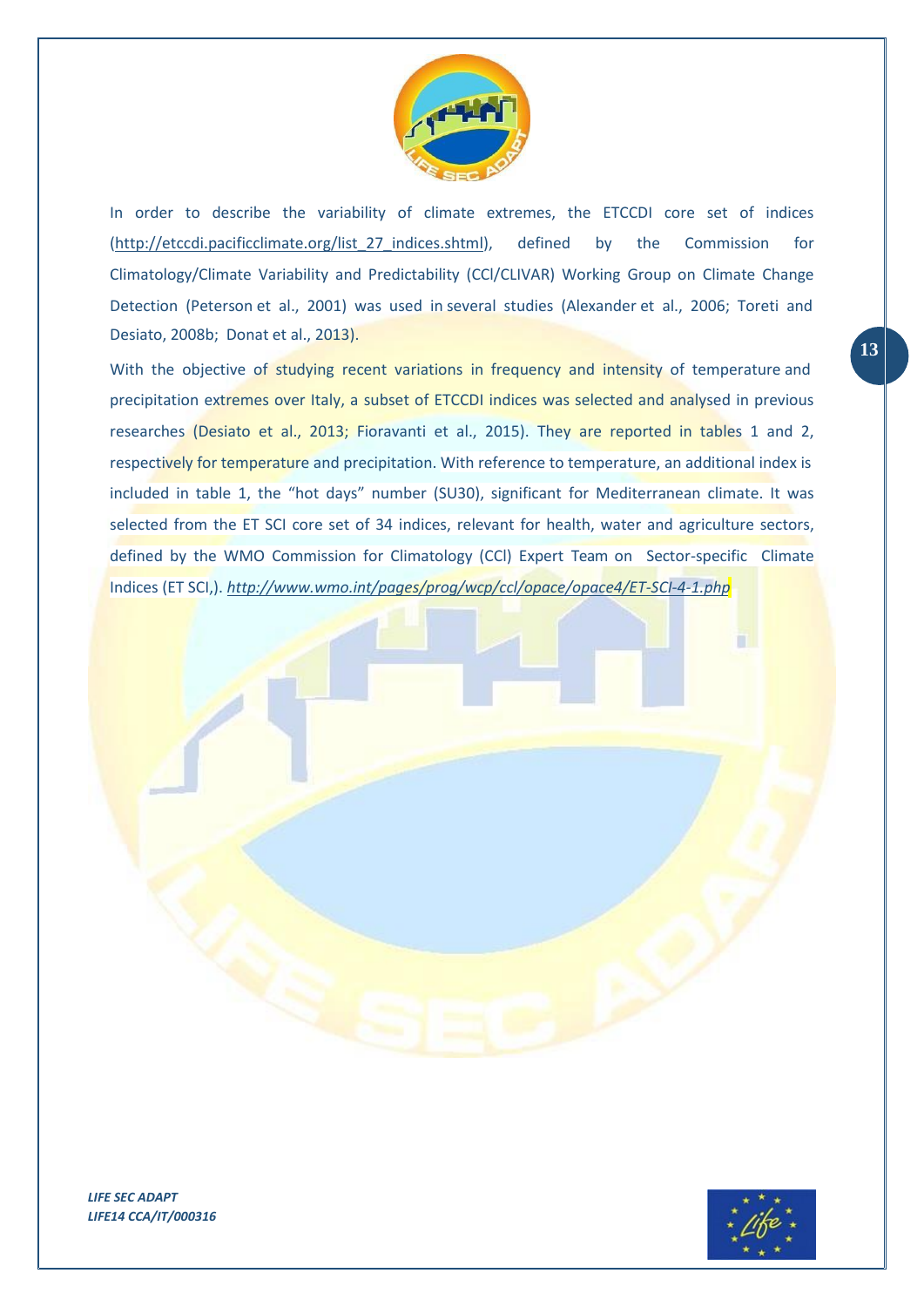

#### **Temperature**

| <b>Index</b>                               | <b>Definition</b>                                                                                     | <b>Units</b> |
|--------------------------------------------|-------------------------------------------------------------------------------------------------------|--------------|
| FDO (Frost Days)                           | Annual count of days when TN (daily minimum) $<$ 0ºC                                                  | days         |
| SU25 (Summer days)                         | Annual count of days when TX (daily maximum) $> 25^{\circ}$ C                                         | days         |
| TR20 (Tropical nights)                     | Annual count of days when TN (daily minimum) > 20ºC                                                   | days         |
| TN10P (Cold nights)                        | Percentage of days when TN<10th percentile of the base<br>period                                      | %            |
| TN90P (Warm nights)                        | Percentage of days when TN>90th percentile of the base<br>period                                      | %            |
| TX10P (Cold days)                          | Percentage of days when TX<10th percentile of the base<br>period                                      | %            |
| TX90P (Warm days)                          | Percentage of days when TN>90th percentile of the base<br>period                                      | %            |
| <b>WSDI</b> (Warm Spell<br>Duration Index) | Annual count of days with at least 6 consecutive days when<br>TX > 90th percentile of the base period | days         |
| SU30* (Hot days)                           | Annual count when $TX \geq 30^{\circ}C$                                                               | days         |

**Table 1** – *Extreme temperature indices selected from ETCDDI and ET SCI (\*) core sets, where TN = minimum temperature and TX = maximum temperature*

#### P**recipitation**

| <b>Index</b>                                       | <b>Definition</b>                                                                                                 | <b>Units</b> |
|----------------------------------------------------|-------------------------------------------------------------------------------------------------------------------|--------------|
| RX1day (Max 1-day<br>precipitation amount)         | Maximum value of 1-day precipitation                                                                              | mm           |
| R95p (Very wet days)                               | Annual total precipitation when daily PRCP > 95 <sup>th</sup> percentile of<br>the base period                    | mm           |
| <b>SDII (Simple Daily</b><br>Intensity Index)      | Annual total precipitation divided by the number of wet days<br>(defined as daily PRCP $\geq$ 1.0 mm) in the year | mm/day       |
| <b>CDD (Consecutive Dry</b><br>Days)               | Maximum number of consecutive days with daily PRCP < 1mm                                                          | days         |
| R <sub>20</sub> (Very heavy<br>precipitation days) | Annual count of days when daily PRCP $\geq$ 20 mm                                                                 | days         |

**Table 2** – *Extreme precipitation indices selected from ETCDDI core set*

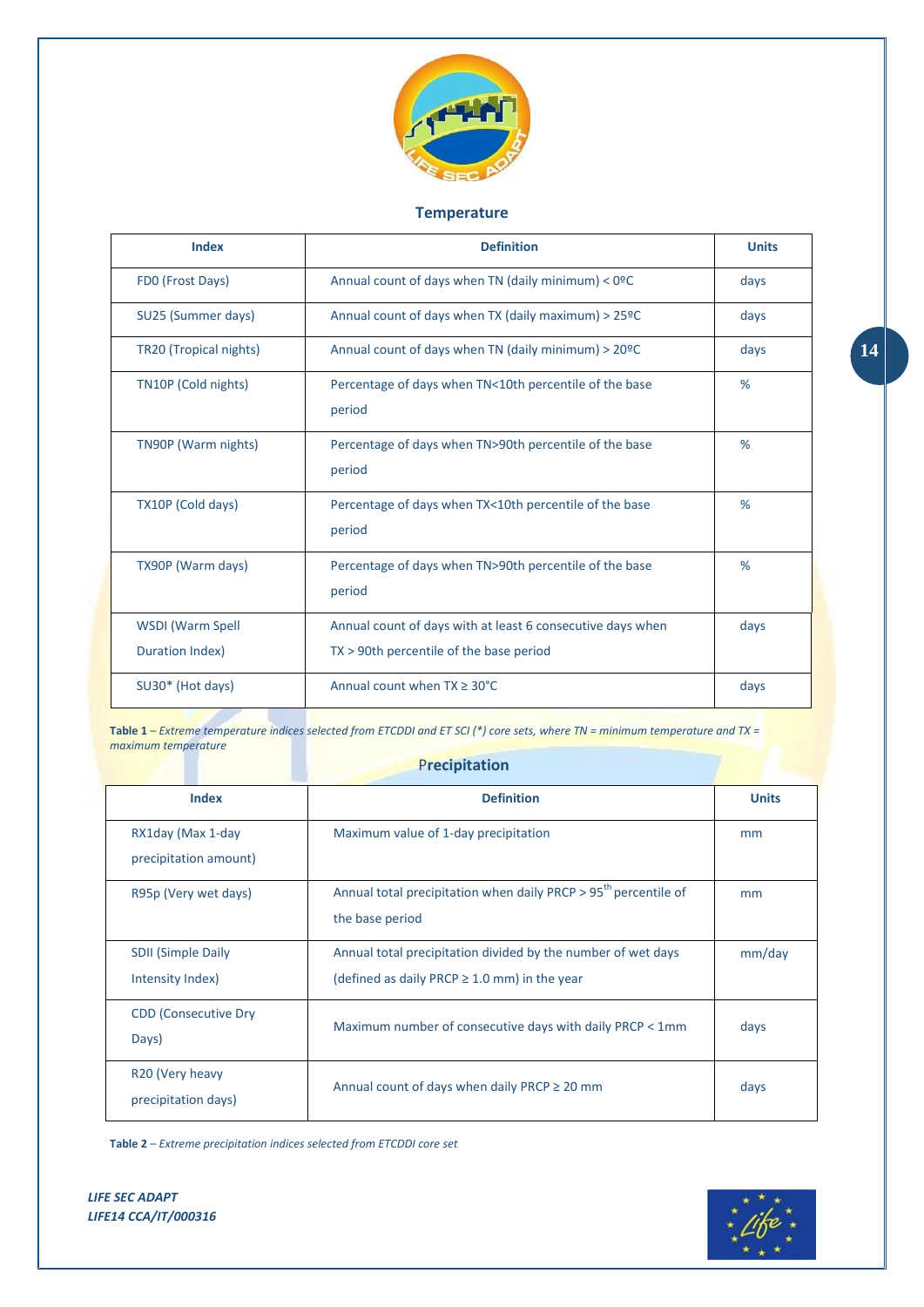

### <span id="page-14-0"></span>**2.3 Trend calculation**

The variation of climatic variables, in terms of differences or, as in the case of precipitation, percentage differences in the unit of time (year or century), are estimated through the application of statistical models for trend recognition and linear and non-linear statistical models for trends estimate (e.g. Seidel and Lanzante, 2004; Tomé and Miranda, 2004). **15**

Trend analysis of climatic variables are usually performed in a non-parametric fashion using the Mann–Kendall rank test (Mann 1945; Kendall 1976) and the Theil–Sen estimator (Sen 1968), which is a more robust approach for the estimation of trends than the least squares estimator. The confidence interval for the slope may be calculated using the method defined in Sen (1968).

When climate data series are affected by persistence (autocorrelation), Mann-Kendall test tends to reject the null hypothesys (randomness hypothesis) more often than evaluated by the significance level (von Storch, 1995). A common approach to tackle this issue consists in removing the autocorrelation component from the data (pre-whitening), assuming a first-order (AR1) autoregressive process as a good approximation. According to the iterative procedure of Wang and Swail (2001), the autocorrelation component is initially removed from the series and its trend calculated. This estimate is then removed from the original series and autocorrelation is recalculated. This process continues until the differences in the estimates of the slope and the AR(1) component are negligible in two consecutive iterations. When this happens, the Mann-Kendall test is run on the resulting time series and the Theil-Sen estimator is calculated.

Figure 2 shows an example of trend analysis of percentage precipitation anomalies in Italy from 1951 to 2010 (Desiato et al., 2012), using both a simple regression model and the Theil-Sen estimator. The simple regression model show a non-significant negative trend of -0.155%/year for northern Italy, a significant negative trend of a -0.289%/year for the Centre (-17 % from 1951 to 2010), a significant negative trend of -0.230%/year for the South (-13.6% from 1951 to 2010). The Theil-Sen estimator and Mann-Kendall test confirm these results, showing a negative trend of -0.179%/year for northern Italy, -0.290%/year for the Centre and a -0.270%/year for the South. The Mann-Kendall test highlights that trends are significant only for central and southern Italy.

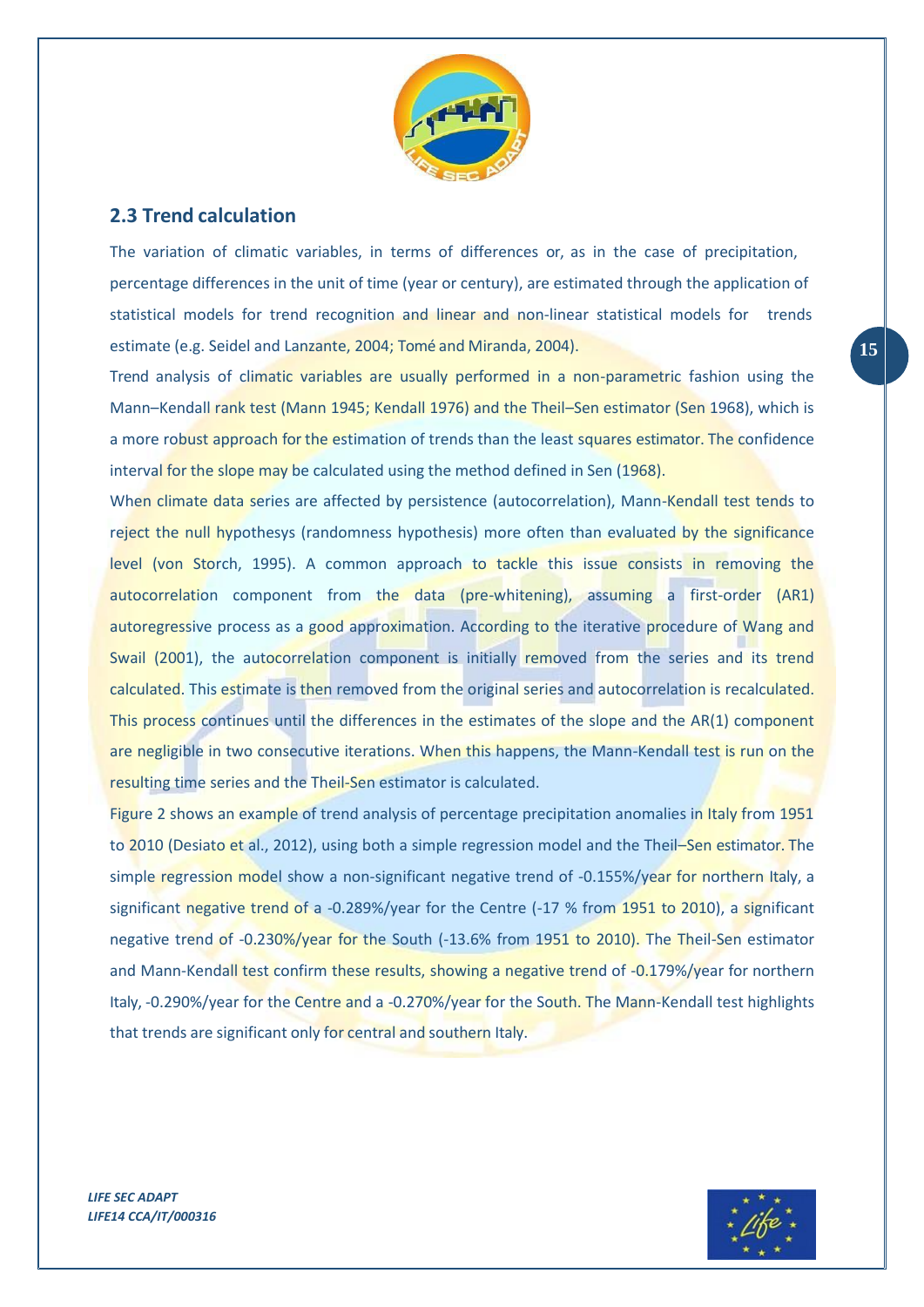



**Figure 3** – *Percentage anomalies of precipitation in the 1951-2010 period (respect to the 1951-1980 mean value) and relative trends, for northern (a), central (b) and southern Italy(c). Trends are estimated using the simple linear regression (black line) and Theil-Sen estimator (red line).*

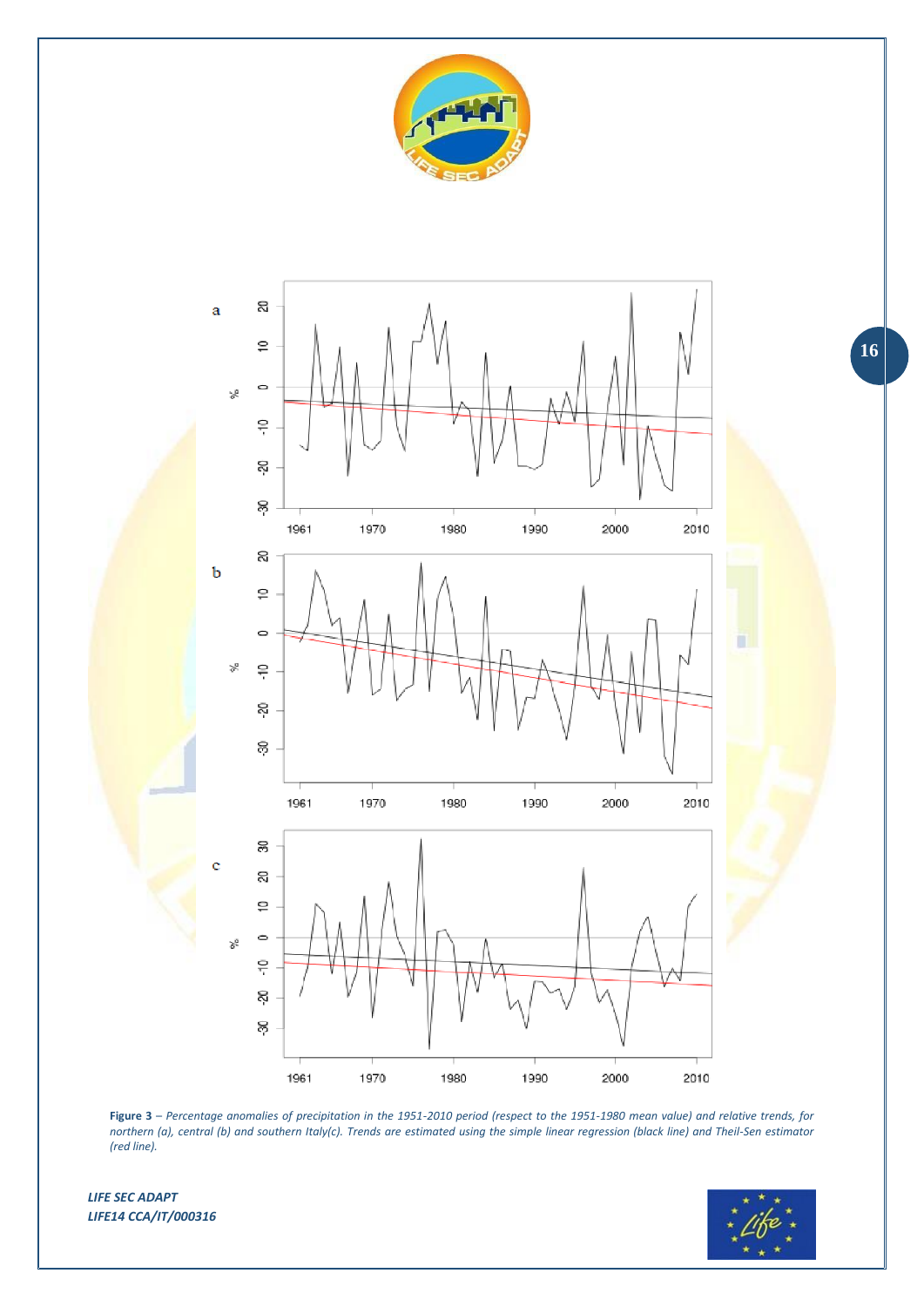

#### <span id="page-16-0"></span>**3. Future climate projections**

GCM projections refer to different emission scenarios, representing different models of greenhouse gases evolution until the end of the  $21<sup>th</sup>$  century and corresponding to different hypothesis for the global socio-economical development. A set of four scenarios, known as Representative Concentration Pathways (RCPs) has been developed for the climate community as a basis for longterm and near-term modelling experiments. These RCPs complement and, for some purposes, replace earlier scenario-based projections of atmospheric composition (Meinshausen et al., 2011), such as those from the IPCC Special Report on Emissions Scenarios (IPCC, 2000).

The RCPs, produced by an innovative collaboration between integrated assessment modelers, climate modelers, terrestrial ecosystem modelers and emission inventory experts, cover the 1850-2100 period and extensions have been formulated for the period thereafter. They include one mitigation scenario leading to a very low forcing level (RCP2.6), two medium stabilization scenarios (RCP4.5/RCP6) and one very high baseline emission scenarios (RCP8.5) (Van Vuuren et al., 2011). Therefore, an ensemble of predictions of climate variables in different scenarios can be obtained from numerical models. For each climatic variable there is a range (that can be considerably large) of predicted values at a certain time, including the intrinsic model uncertainties, the spectrum of values predicted by different models and the spectrum of values corresponding to different scenarios.

The RCPs are used to drive climate model simulations of Med-CORDEX initiative [\(www.medcordex.it\)](http://www.medcordex.it/), proposed by the Mediterranean climate research community as a follow-up of previous and existing initiatives. From the ensemble of Med-CORDEX simulations, daily temperature (maximum, minimum and average) and precipitation projections of four RCMs models will be selected to summarize the knowledge and the uncertainties about future climate in the target areas. These models guarantee temporal coverage from 1971 to 2100, under RCP4.5 and RCP8.5 emission scenarios. The spatial resolution of each model is roughly 50 x 50 km (0.44° on a rotated grid). Each RCM is driven by a GCM, providing the required lateral boundary conditions (table 3). GCM-driven hindcast simulations (1971-2000) will be used as base period to evaluate climate variations. Daily data covering the domain of interest will be extracted from RCM outputs; both the mean and the extreme projected values of temperature and precipitation will be calculated and analysed (using ETCCDI indices listed in tables 1 and 2).

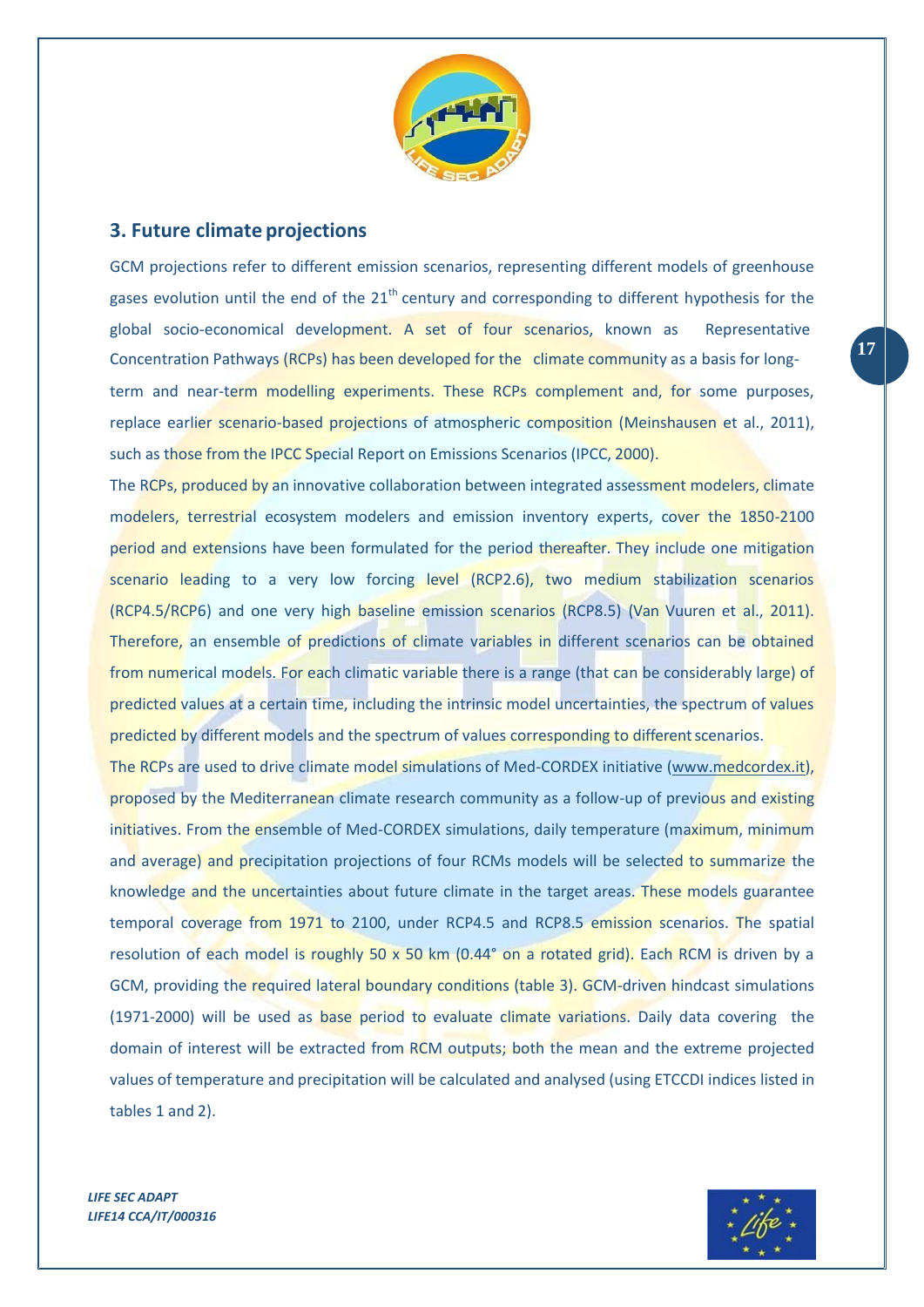

periods: 2021-2050, 2041-2070, 2061-2090. Future climate changes will be evaluated as differences between the projected value of a climatic variable or index and its corresponding mean in the reference period 1971-2000; it will allow to compare climatic signals from different models, independently by their ability to reproduce absolute values. Variations of mean values and extreme indices will be estimated for three future projection

| <b>Acro</b><br>nym       | <b>Institute</b>                                                 | <b>RCM</b>             | <b>GCM</b>                   |
|--------------------------|------------------------------------------------------------------|------------------------|------------------------------|
| <b>ALA</b><br><b>DIN</b> | Recherches<br><b>National</b><br>de<br>Centre<br>Météorologiques | CNRM-ALADIN5.2         | CNRM-<br>CM <sub>5</sub>     |
| <b>GUF</b>               | <b>Goethe University Frankfurt</b>                               | GUF-CCLM4-8-18         | <b>MPI-ESM-</b><br><b>LR</b> |
| <b>CMC</b><br>C          | Centro EuroMediterraneo sui Cambiamenti<br>Climatici             | CMCC-CCLM4-8-19        | CMCC-CM                      |
| <b>LMD</b>               | Laboratoire de Météorologie Dynamique                            | LMD-LMDZ4-<br>NEMOMED8 | IPSL-CM5A-<br><b>MR</b>      |

**Table 1** *- RCM selected from Med-CORDEX initiative*

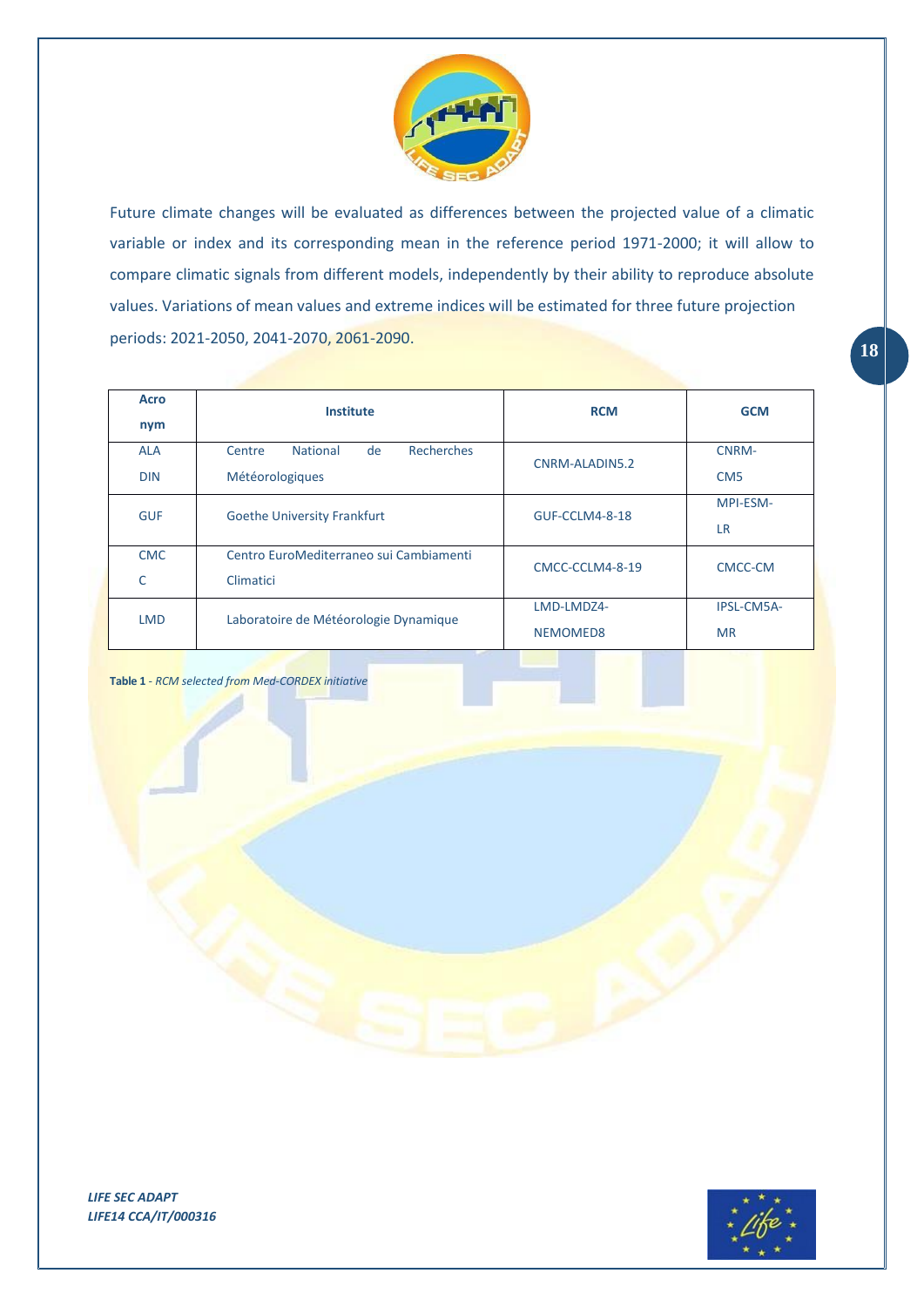

#### *References*

*Aguilar E., Auer I., Brunet M., Peterson T.C., and Wieringa J., 2003. Guidance on metadata and homogenisation. WMO TD 1186*

*Alexander L. V., Zhang X., Peterson T. C., Caesar J., Gleason B., Klein Tank A.M.G., Haylock M., Collins D., Trewin B., Rahimzadeh F., Tagipour A., Rupa Kumar K., Revadekar J., Griffiths G., Vincent L., Stephenson D.B., Burn J., Aguilar E., Brunet M., Taylor M., New M., Zhai P., Rusticucci M., Vazquez-Aguirre J.L., 2006. Global observed* **19** *changes in daily climate extremes of temperature and precipitation. J. Geophys. Res., 111, doi:10.1029/2005JD006290*

*Della Marta P.M. and Wanner H., 2006. A Method of Homogenizing the Extremes and Mean of Daily Temperature Measurements. J. Climate, 19: 4179–4197. doi:10.1175/JCLI3855.1*

*Desiato F., Fioravanti G., Fraschetti P., Perconti W., Piervitali E., 2012. Elaborazione delle serie temporali per la stima delle tendenze climatiche. Rapporto ISPRA/Stato dell'Ambiente 32/2012*

*Desiato F., Fioravanti G., Fraschetti P., Perconti W., Piervitali E., 2013. Variazioni e tendenze degli estremi di temperatura in Italia, Rapporto ISPRA / Stato dell'Ambiente 37/2013*

*Diffenbaugh N.S., Pal J.S., Giorgi F., and Xuejie G. 2007. Heat stress intensification in the Mediterranean climate change hotspot. Geoph. Res. Letters, 34, L11706, doi:10.1029/2007GL030000*

*Donat MG, Alexander LV, Yang H, Durre I, Vose R, Dunn R, Willett K, Aguilar E, Brunet M, Caesar J, Hewitson B, Jack C, Klein Tank AMG, Kruger AC, Marengo J, Peterson TC, Renom M, Oria Rojas C, Rusticucci M, Salinger J, Sekele SS, Srivastava AK, Trewin B, Villarroel C, Vincent LA, Zhai P, Zhang X, Kitching S (2013) Updated analyses of temperature and precipitation extreme indices since the beginning of the twentieth century: The HadEX2 dataset, J. Geophys. Res. 118, 2098-2118. doi: 10.1002/jgrd.50150*

*Durre, I., M. J. Menne, B. E. Gleason, T. G. Houston and Vose R. S., 2010. Comprehensive automated quality assurance of daily surface observations, J. Appl. Meteor. Climat., 8, 1615–1633*

*Ehret U., E. Zehe, V. Wulfmeyer, K. Warrach-Sagi and J. Liebert, 2012. Should we apply bias correction to global and regional climate model data? Hydrol. Earth Syst. Sci., 16, 3391–3404. doi:10.5194/hess-16-3391-2012.*

*Fioravanti G., Piervitali E., Desiato F., 2015. Recent changes of temperature extremes over Italy: an index-based analysis. Theor. Appl. Climatol., 119, doi: 10.1007/s00704-014-1362-1. Fioravanti G., Fraschetti P., Perconti W., Piervitali E., e Desiato F., 2016, Controlli di qualità delle serie temporali* 

*Giorgi F., 2006. Climate change hot-spots. Geoph. Res. Letters, 33, L08707, doi:10.1029/2006GL025734*

*di temperatura e precipitazione, Rapporto ISPRA/ Stato dell'Ambiente66/2016*

*Hartmann D.L., Klein Tank A.M.G., Rusticucci M., Alexander L.V., Brönnimann S., Charabi Y., Dentener F.J., Dlugokencky E.J., Easterling D.R., Kaplan A., Soden B.J., Thorne P.W., Wild M., Zhai P.M., 2013. Observations: Atmosphere and Surface. In: Stocker T.F., Qin D., Plattner G.-K., Tignor M., Allen S.K., Boschung J., Nauels A., Xia*

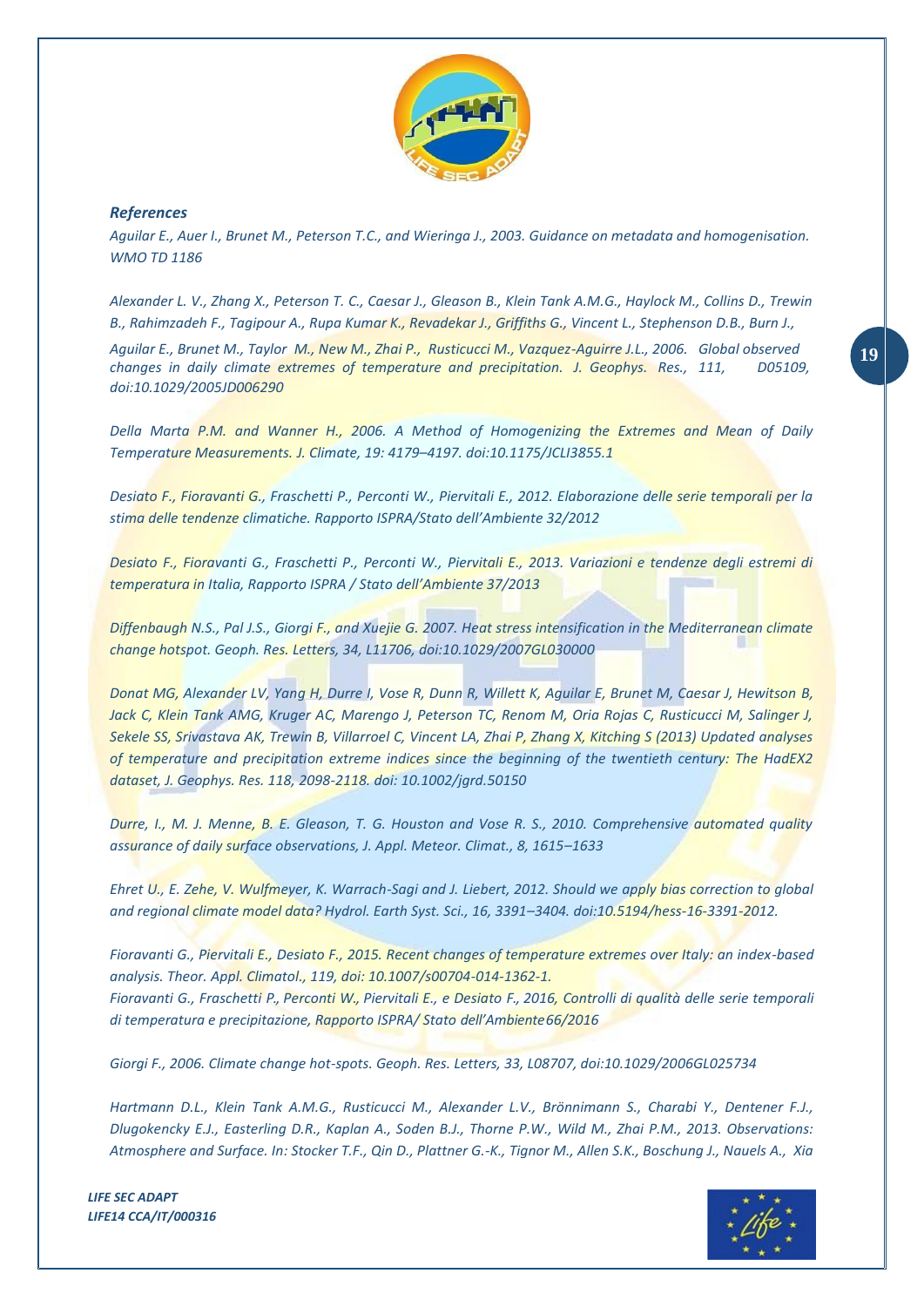

*Y., Bex V., Midgley P.M. (eds) Climate Change 2013: The Physical Science Basis. Contribution of Working Group I to the Fifth Assessment Report of the Intergovernmental Panel on Climate Change. Cambridge University Press, Cambridge, United Kingdom and New York, NY, USA, pp 159-254*

*IPCC, 2000. Special Report on Emissions Scenarios. Nakicenovic N., Swart R. (eds), Cambridge University Press, Cambridge*

*Kendall M.G., 1976. Rank Correlation Methods. 4th edn. Griffin, London*

*Klein Tank A.M.G., Können G.P., 2003. Trends in Indices of Daily Temperature and Precipitation Extremes in Europe, 1946–99. J. Climate., 16, 3665-3680*

*Klein Tank A.M.G. , Zwiers F.W., Zhang X., 2009. Guidelines on Analysis of extremes in a changing climate in support of informed decisions for adaptation. Climate Data and Monitoring WCDMP, 72, WMO-TD N. 1500, 56pp*

*Kuglitsch F.G., Toreti A., Xoplaki E., Della-Marta P.M., Luterbacher J., and Wanner H., 2009. Homogenization of daily maximum temperature series in the Mediterranean. J. Geoph. Res., 114, D15108, doi:10.1029/2008JD011606*

*Mann H.B., 1945. Nonparametric tests against trend. Econometrica, 13, 245-259 doi:10.2307/1907187*

*Meinshausen M. et al., 2011. The RCP greenhouse gas concentrations and their extensions from 1765 to 2300. Clim. Change, 109: 213-241. doi:10.1007/s10584-011-0156-z*

*Olsson J., Yang W., Bosshard T., 2013. Climate model prediction in hydrological impact studies: limitations and possibilities. J. Water Manag. Res. 69, 221-230*

*Peterson T.C., Easterling D.R., 1994. Creation of homogeneous composite climatological reference series. Int. J. Climatol., 14, 691-679*

*Peterson T.C., Easterling D.R., Karl T.R., Groisman P., Nicholls N., Plummer N., Torok S., Auer I., Boehm R., Gullett D., Vincent L., Heino R., Tuomenvirta H., Mestre O., Szentimrey T., Salinger J., Førland E.J., Hanssen-Bauer I., Alexandersson H., Jones P., Parker D., 1998. Homogeneity adjustments of in situ atmospheric climate data: a review. Int. J. Climatol. 18, 1493-1517. doi: 10.1002/(SICI)1097-0088(19981115) 18:13<1493::AID-JOC329>3.0.CO;2-T*

*Peterson T.C., Folland C., Gruza G., Hogg W., Mokssit A. e Plummer N., 2001. Report on the activities of the Working Group on Climate Change Detection and Related Rapporteurs 1998-2001. World Meteorological Organization, Rep. WCDMP-47, WMO-TD 1071, Geneva, Switzerland, 143 pp*

*Seidel D.J. and Lanzante J.R. 2004. An assessment of three alternatives to linear trends for characterizing global atmopsheric temperature changes. J. Geoph. Res., 109, D14108, doi:10.1029/2003JD004414*

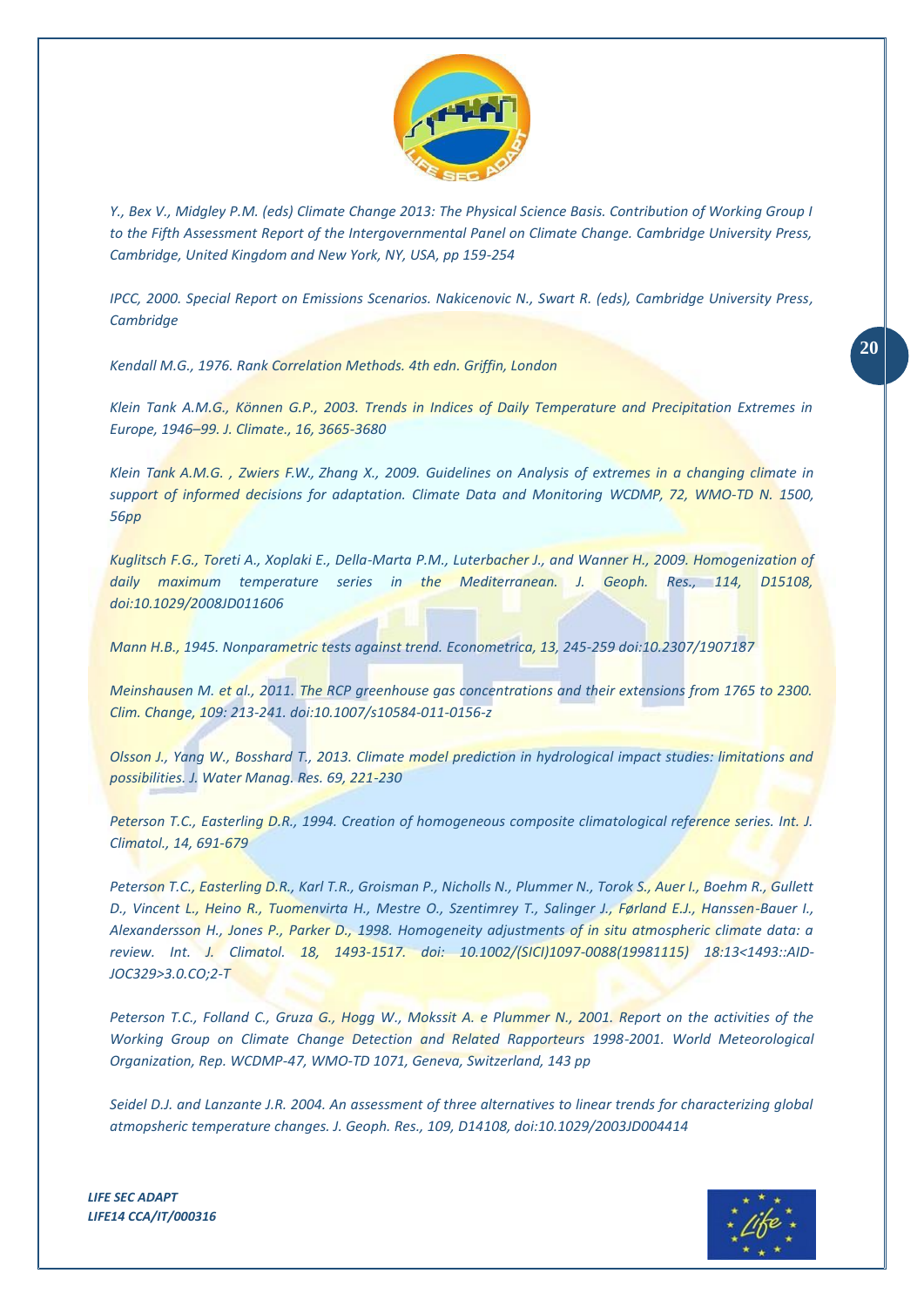

*Sen P.K., 1968. Estimates of the regression coefficient based on Kendall's tau. J. Am. Stat. Assoc. 63, 1379–1389. doi: 10.1080/01621459.1968.10480934*

*Tomé A.R., and Miranda P.M.A., 2004. Piecewise linear fitting and trend changing points of climate parameters. Geoph. Res. Letters, 31, L02207, doi:10.1029/2003GL019100*

*Toreti A. and Desiato F., 2008a. Temperature trend over Italy from 1961 to 2004. Theor. Appl. Climatol., 91, 51- 58.* **21**

*Toreti A. and Desiato F., 2008b. Changes in temperature extremes over Italy in the last 44 years*

*Toreti A., Kuglitsch F.G., Xoplaki E., Luterbacher J., Wanner H., 2010. A Novel Method for the Homogenization of Daily Temperature Series and Its Relevance for Climate Change Analysis. J. Climate 23: 5325–5331. doi: 10.1175/2010JCLI3499.1*

*Van Vuuren D.P., Edmonds J., Kainuma M., Riahi K., Thomson A., Hibbard K., Hurtt G.C., Kram T., Krey V.,*  Lamarque J.F., Masui T., Meinshausen M., Nakicenovic N., Smith S.J. and Rose S.K., 2011. The representative *concentration pathways: an overview. Clim. Change, 109: 5-31. doi: 10.1007/s10584-011-0148-z*

*Venema, V. K. C., Mestre, O., Aguilar, E., Auer, I., Guijarro, J. A., Domonkos, P., Vertacnik, G., Szentimrey, T., Stepanek, P., Zahradnicek, P., Viarre, J., Müller-Westermeier, G., Lakatos, M., Williams, C. N., Menne, M. J., Lindau, R., Rasol, D., Rustemeier, E., Kolokythas, K., Marinova, T., Andresen, L., Acquaotta, F., Fratianni, S., Cheval, S., Klancar, M., Brunetti, M., Gruber, C., Prohom Duran, M., Likso, T., Esteban, P., and Brandsma, T., 2012. Benchmarking homogenization algorithmsfor monthly data, Clim. Past, 8, 89-115, doi:10.5194/cp-8-89-2012*

*Vincent L.A., Peterson T.C., Barros V.R., Marino M.B., Rusticucci M., Carrasco G., Ramirez E., Alves L.M., Ambrizzi T., Berlato M.A., Grimm A.M., Marengo J.A., Molion L., Moncunill D.F., Rebello E., Anunciação Y.M.T., Quintana J., Santos J.L., Baez J., Coronel G., Garcia J., Trebejo I., Bidegain M., Haylock M.R., Karoly D., 2005. Observed trends in indices of daily temperature extremes in South America 1960–2000. J. Clim., 18: 5011–5023. doi: 10.1175/JCLI3589.1*

*Von Storch H., 1995. Misuses of statistical analysis in climate research. In: von Storch H and Navarra A (eds) Analysis of Climate Variability. Springer, New York, pp 11–26*

*Wang X.L., Wen Q.H., Wu Y., 2007. Penalized maximal t test for detecting undocumented mean change in climate data series. J. Appl. Meteorol. Climatol. 46, 916–931 doi: 10.1175/ JAM2504.1*

*Wang X.L., 2008a. Penalized maximal F-test for detecting undocumented mean-shifts without trend-change. J Atmos Ocean Technol 25:368–384*

*Wang X.L., 2008b. Accounting for autocorrelation in detecting mean-shifts in climate data series using the penalized maximal t or F test. J Appl Meteorol Climatol 47: 2423–2444*

*Wang X.L. and Feng Y., 2010. RHtestV3 user manual. Published online at [http://etccdi.pacificclimate.org/software.shtml. 20 July 2013](http://etccdi.pacificclimate.org/software.shtml.%2020%20July%202013)*